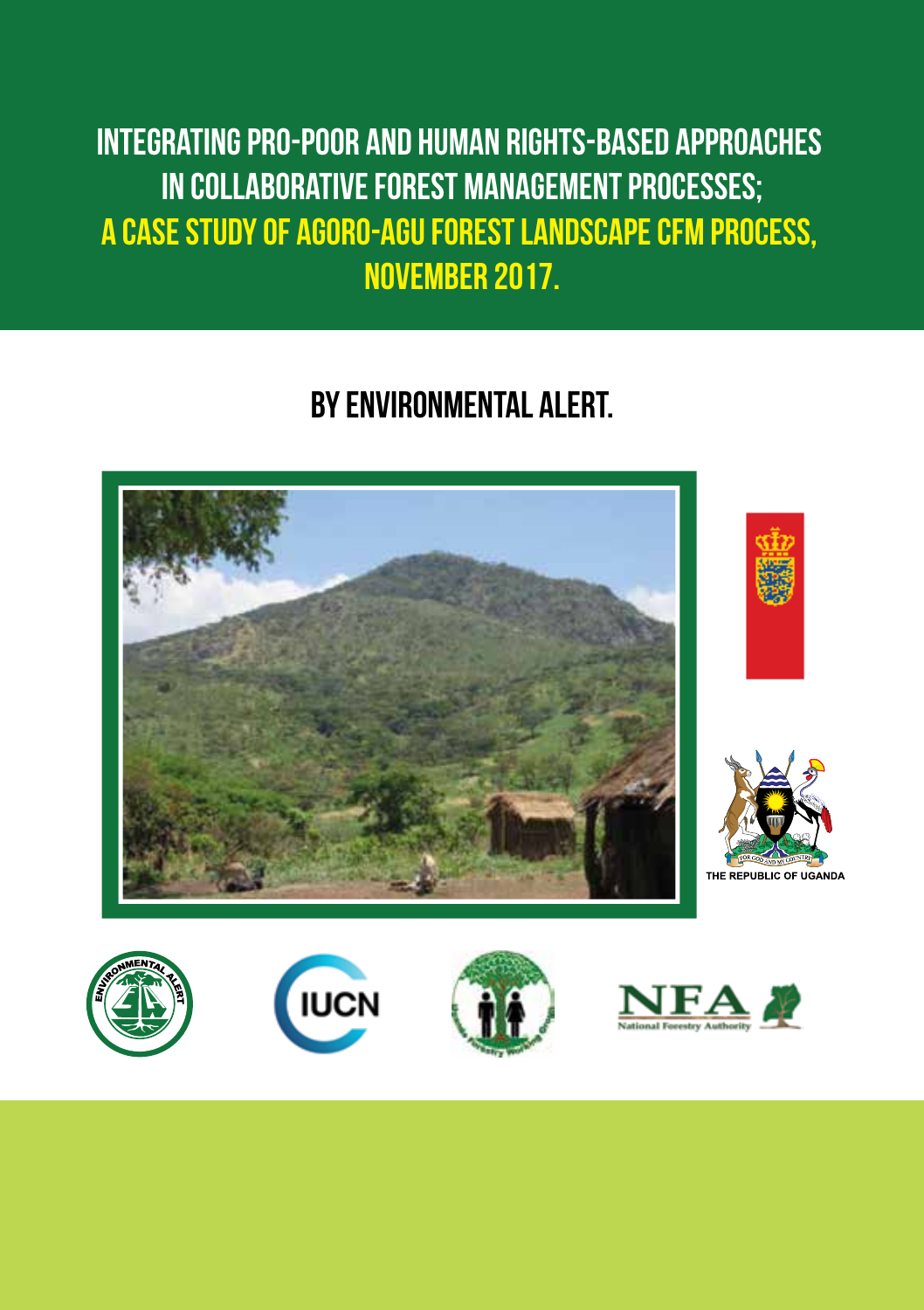## About the Case study

This case study is among the outputs of the project (*as described in subsection 2.4) in implemented in Uganda called, 'Towards pro-poor REDD+: Phase II: Promoting pro-poor REDD+ principles and rights based approaches, to strengthen the conservation, governance and sustainable management of landscapes*.' Implemented by Environmental Alert in collaboration with the International Union for Conservation of Nature – Uganda Country Office and financial support by DANIDA.

**The case study is authored by:** *James Thembo, Program Assistant – Environment and Natural Resources, Environmental Alert; Herbert Wamagale, Program Officer, Environment and Natural Resource Management, Ambrose Bugaari the Program Manager – Environmental Alert and Joshua Zake (PhD), the Executive Director – Environmental Alert.*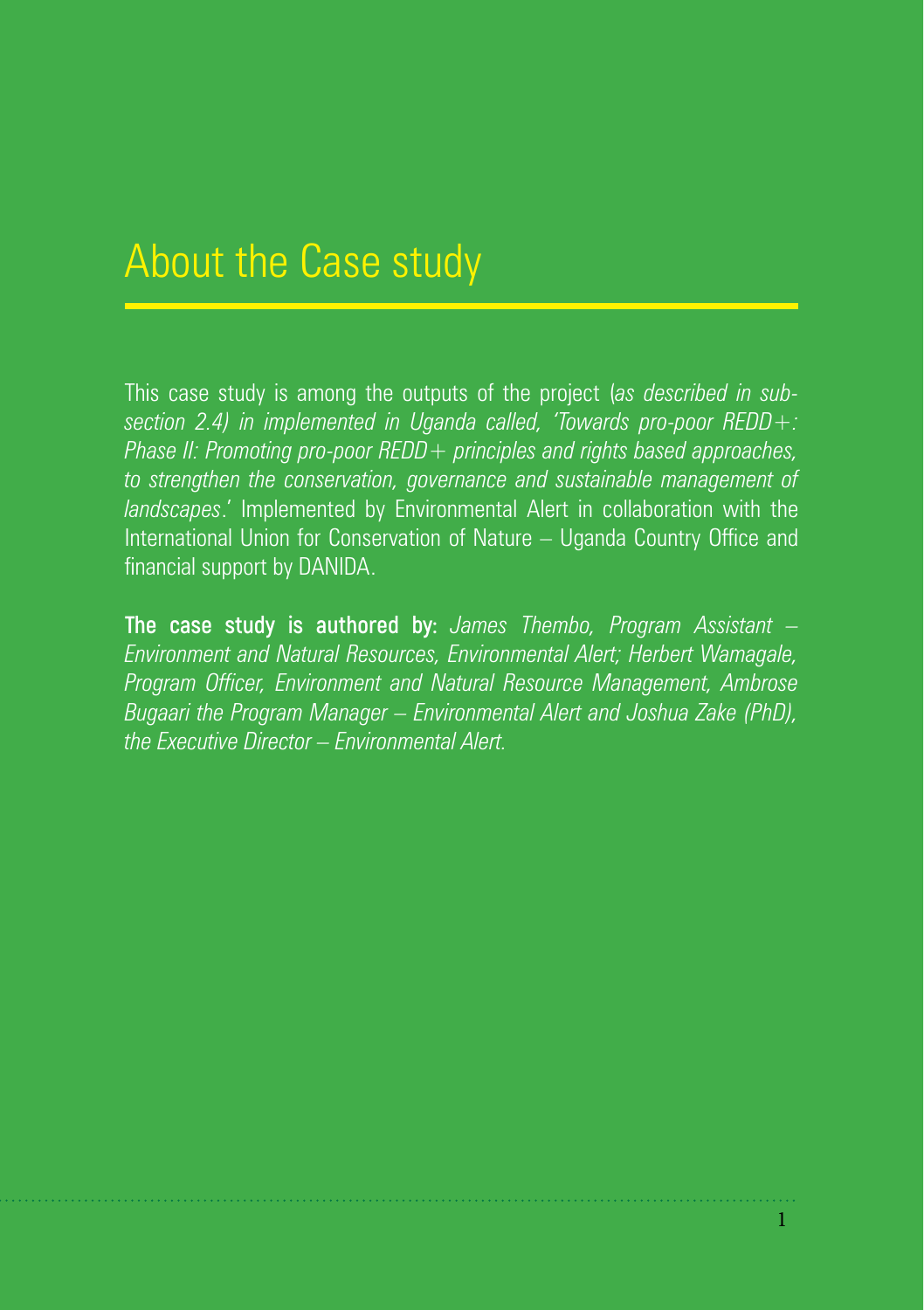# Table of Contents

|                                                                       | 5   |
|-----------------------------------------------------------------------|-----|
| 2.0 Background                                                        | .6  |
|                                                                       |     |
| 2.2 Why Collaborative Forest Management (CFM)? 7                      |     |
| 2.3 Why the integration of HBRA and pro-poor REDD + principles        |     |
| into the CFM.                                                         | 9   |
| 2.4 Contributions by the project interventions in promotion of CFM in |     |
|                                                                       | .12 |
| 3.0 The entire CFM process in Agoro-Agu central forest reserve        |     |
|                                                                       | 13  |
| 3.1 Unique considerations in the approach and methods used that       |     |
| enhanced integration of the human rights based and pro-poor           |     |
|                                                                       |     |
|                                                                       | .19 |
|                                                                       | .20 |
|                                                                       | .20 |
|                                                                       | .21 |
|                                                                       | .22 |
| 7.0 Key recommendations for policy and practice change to             |     |
| advance CFM using the HBRA and pro-poor REDD + principles             | 23  |
|                                                                       | 25  |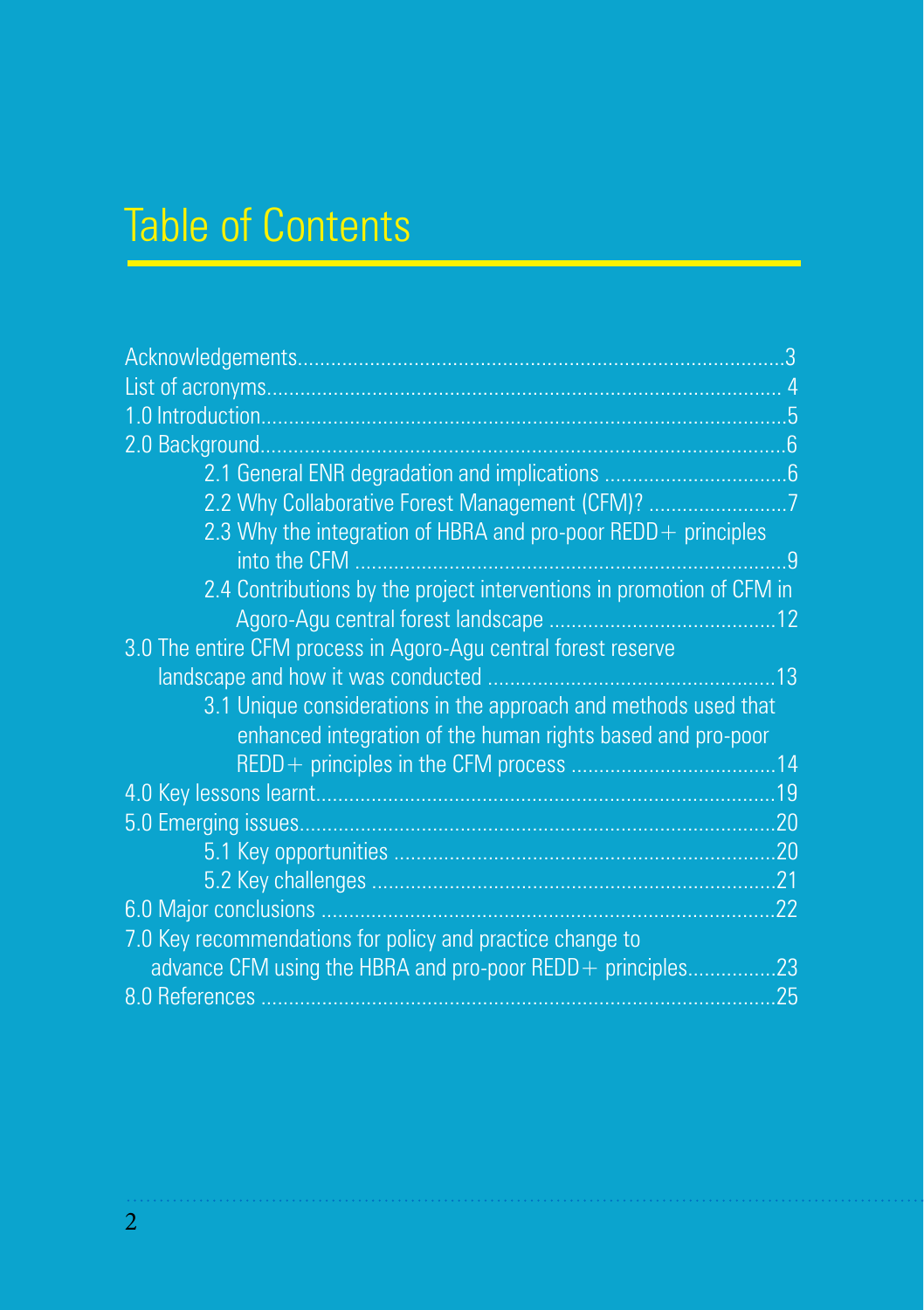## Acknowledgements

The *project beneficiaries particularly the Agoro-Agu forest adjacent communities* of Agoro Agu and Lalak central Forest reserves i.e. Mar-yen and Katum communities are equally appreciated for the active participation in all stages of the CFM process.

Special appreciation is extended to the **NFA staff** including: Ms. Nekesa Esther, Agoro-Agu Sector Manager; Mugenyi Christine, Sector Manager - West Bugwe; and Ariani Charles, Biomass and Inventory Specialist for the technical inputs and guidance they provided in the process for development of the CFM plans and agreements for the two CFM group of Mar-yen and Katum communities.

*Several other key stakeholders representatives and Members of the steering committee for Agoro-Agu forest landscape platform* including: Desmond Anywar, Lamwo District local Government; Obaloker Emy, Kitgum Women Peace Initiative; John Peko Lugai, Agoro International Vocational Institute; David DM'Oola, Cultural Institution; Onen Pope, the Chairman Uganda Forest Working Group Northern Node; Tabu Francis, Lamwo Farmers and Environmental Conservation Association; Okongo Kulao, Forest adjacent community representative for the various support extended to the project.

*The International Union for Conservation of Nature – Uganda Country Office (IUCN-UCO)* is appreciated for the financial and technical support provided during implementation of the Pro-poor REDD + project in Uganda under which the CFM process in Agoro-Agu was implemented.

*Danish International Development Agency (DANIDA)* is appreciated for the financial support provided for the implementation of the Pro-poor REDD $+$ project.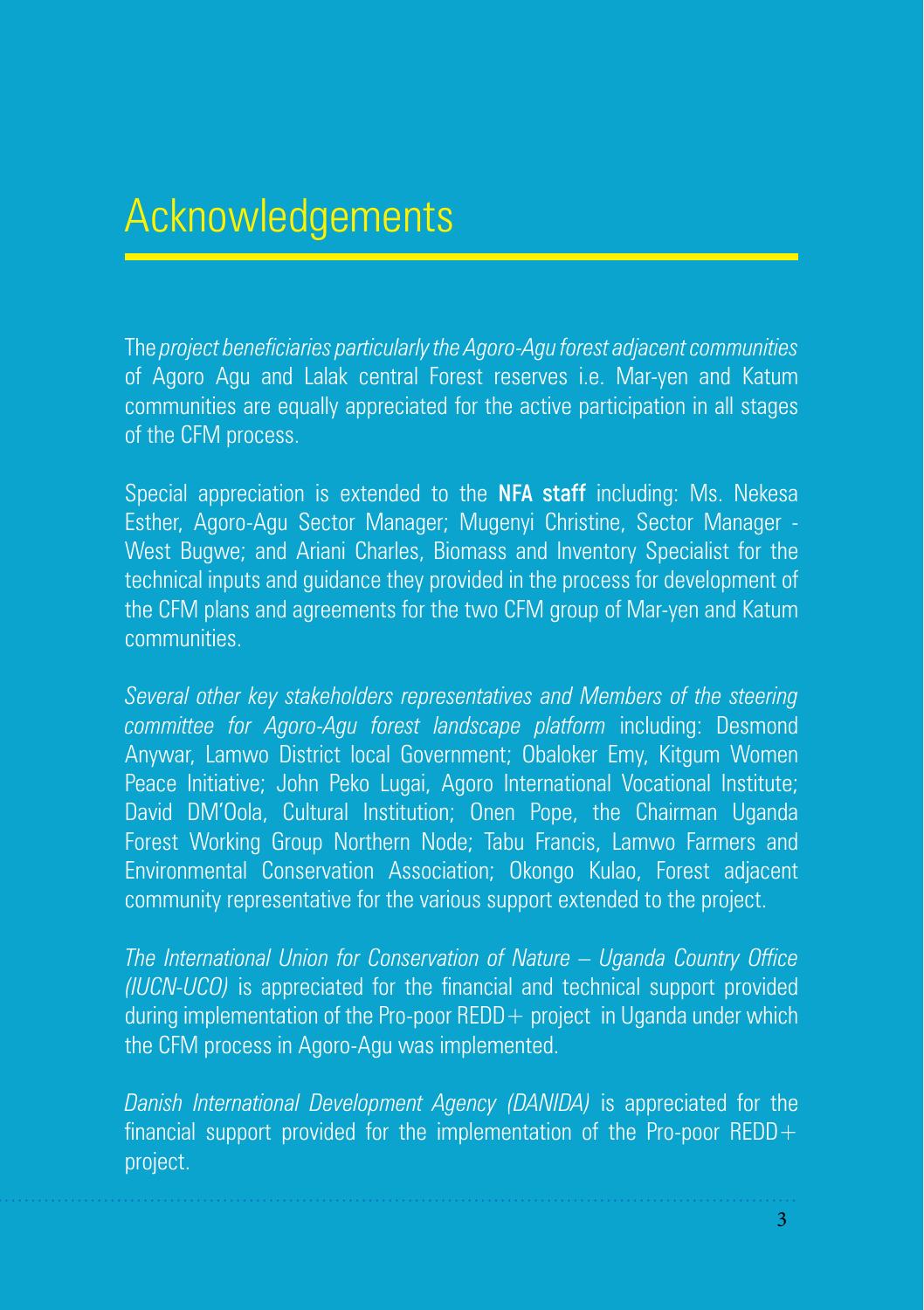# List of Acronyms and abbreviations

| <b>AIVI</b>     | Agoro International Vocational Institute         |
|-----------------|--------------------------------------------------|
| CA <sub>O</sub> | <b>Chief Administrative Officer</b>              |
| <b>CDO</b>      | <b>Community Development Officer</b>             |
| <b>CFM</b>      | <b>Collaborative Forest Management</b>           |
| <b>CFR</b>      | <b>Central Forest Reserve</b>                    |
| <b>DLG</b>      | <b>District Local Government</b>                 |
| <b>DNRO</b>     | District Natural Resources Resource Officer      |
| <b>FA</b>       | <b>Environmental Alert</b>                       |
| <b>IUCN</b>     | International union for Conservation of Nature   |
| LC              | <b>Local Council</b>                             |
| <b>NFA</b>      | <b>National Forest Authority</b>                 |
| <b>NGOs</b>     | Non-Government Organization                      |
| <b>RDC</b>      | <b>Resident District Commissioner</b>            |
| $REDD+$         | Reducing Emissions from Deforestation and Forest |
|                 | Degradation (REDD)                               |
| <b>UFWG</b>     | <b>Uganda Forestry Working Group</b>             |
| <b>ENR</b>      | <b>Environment and Natural Resources</b>         |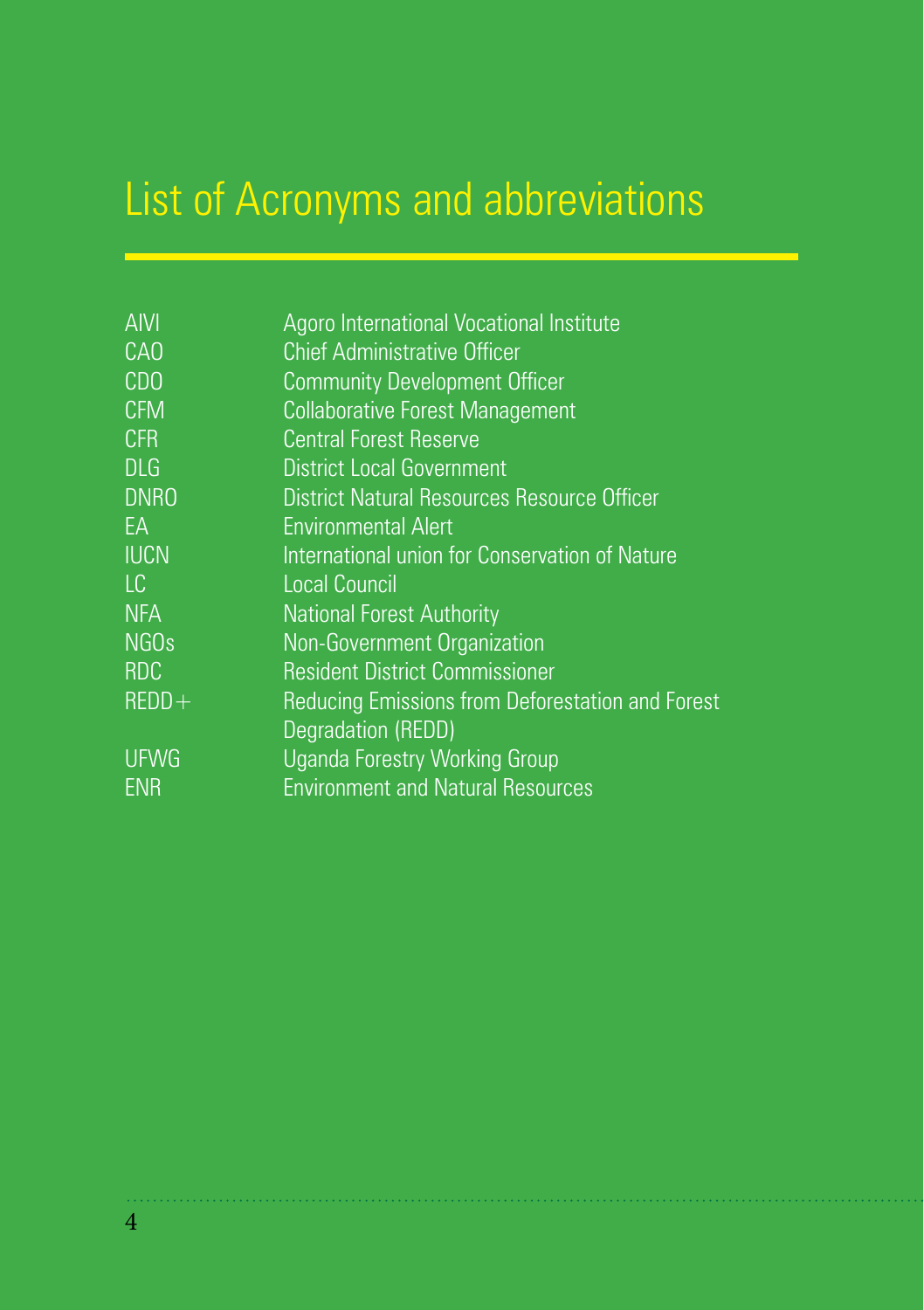# **1.0 Introduction**

This case study presents *key experiences, lessons, policy and practice recommendations* for integrating Human Rights Based Approaches and the Pro-Poor REDD+ principles (IUCN, 2014) into Collaborative Forest Management arrangements. These co-management arrangements were promoted between the National Forest Authority (NFA) and Forest adjacent communities for Lalak and Agoro-Agu CFRs. This resulted in the signing of two CFM plans and agreements for Katum and Mar-yen forest adjacent communities on *23rd and 24th August 2017,* respectively. These are among the *1st* CFM plans and agreements in Northern Uganda.



*Figure 1. Members of Katum CFM Group raise up their hands in presence of key stakeholders as a gesture of commitment to the contents in the CFM plan and agreement before its endorsement by both the representatives of the National Forest Authority and Katum CFM Group . Photo by Environmental Alert.*

It was compiled through application of various methods and approaches ranging from review of relevant literature and synthesis, to interactive methods during which views and feedback was obtained from key stakeholders including: *Agoro-Agu and Lalak CFRs forest adjacent communities (i.e. Mar-yen and Katum respectively) and members of members of Agoro-Agu forest landscape platform steering committee*.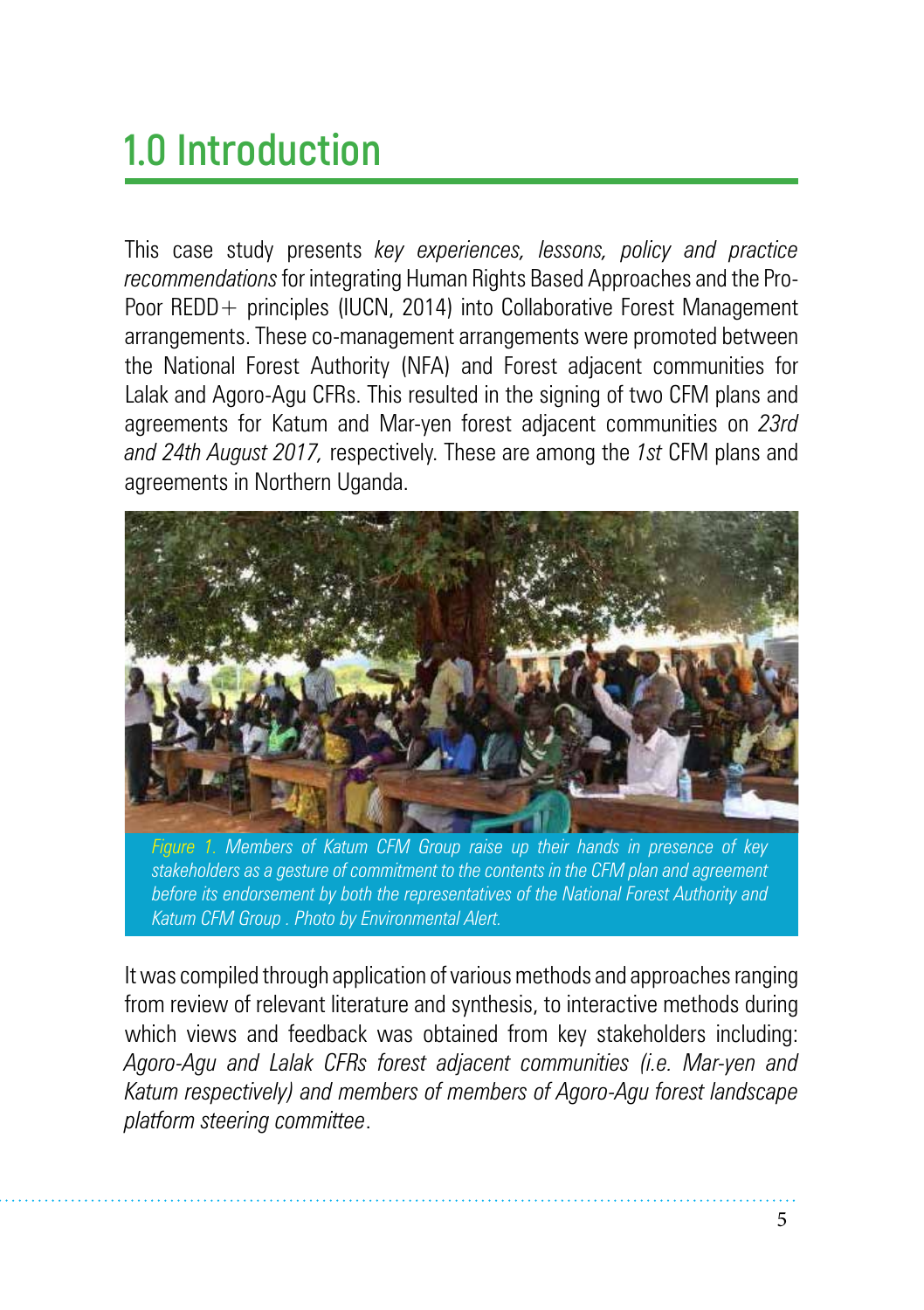The expectation is that the key duty bearers would reflect on the usual approaches in promoting CFM and sieve opportunities for strengthening adherence to *HRBA and pro-poor REDD+ principles*. The case study provides recommendations for policy and practice change in this respect for consideration by duty bearers including relevant Ministries (*Ministry of Water and Environment and Ministry of Tourism, Wildlife and Antiquities);*  Departments, and Agencies (i.e. *the National Forest Authority, Uganda Wildlife Authority)*; Local Governments, Private sector and Civil Society Organizations.

# **2.0 Background**

## *2.1 General ENR degradation and implications*

Uganda's forestry cover reduces by 122,000 Ha annually (Ministry of Water and Environment, 2016). A large proportion of the forest loss and degradation occurs within forests on private land, which constitute about 64% of Uganda's forest cover. Some of the key causes of forest loss include: *conversion to agriculture, charcoal burning, urbanization.* At this rate of deforestation, *without interventions with ambitious targets, Uganda's current forest cover of 3,594,462 Ha will be no more in about 29 years (i.e. by 2046) if ambitious and commensurate efforts in terms of restoration, afforestation, agroforestry, conservation and sustainable management are not pursued within the forest landscapes across the country*. Thus, Uganda's current population of 35 million people presents high pressure on the environment and natural resources including forests through demand for food, water, fibre, fuel, timber and living spaces. Furthermore, Uganda's population growing a very fast rate, and is projected at 130 million people by 2050. The high population growth as projected by 2050 will further exacerbate forest loss, resulting from increased demand for forest products and services if no ambitious actions and targets are implemented to restore trees and forest cover within the landscapes (ENR-CSO Network, 2016).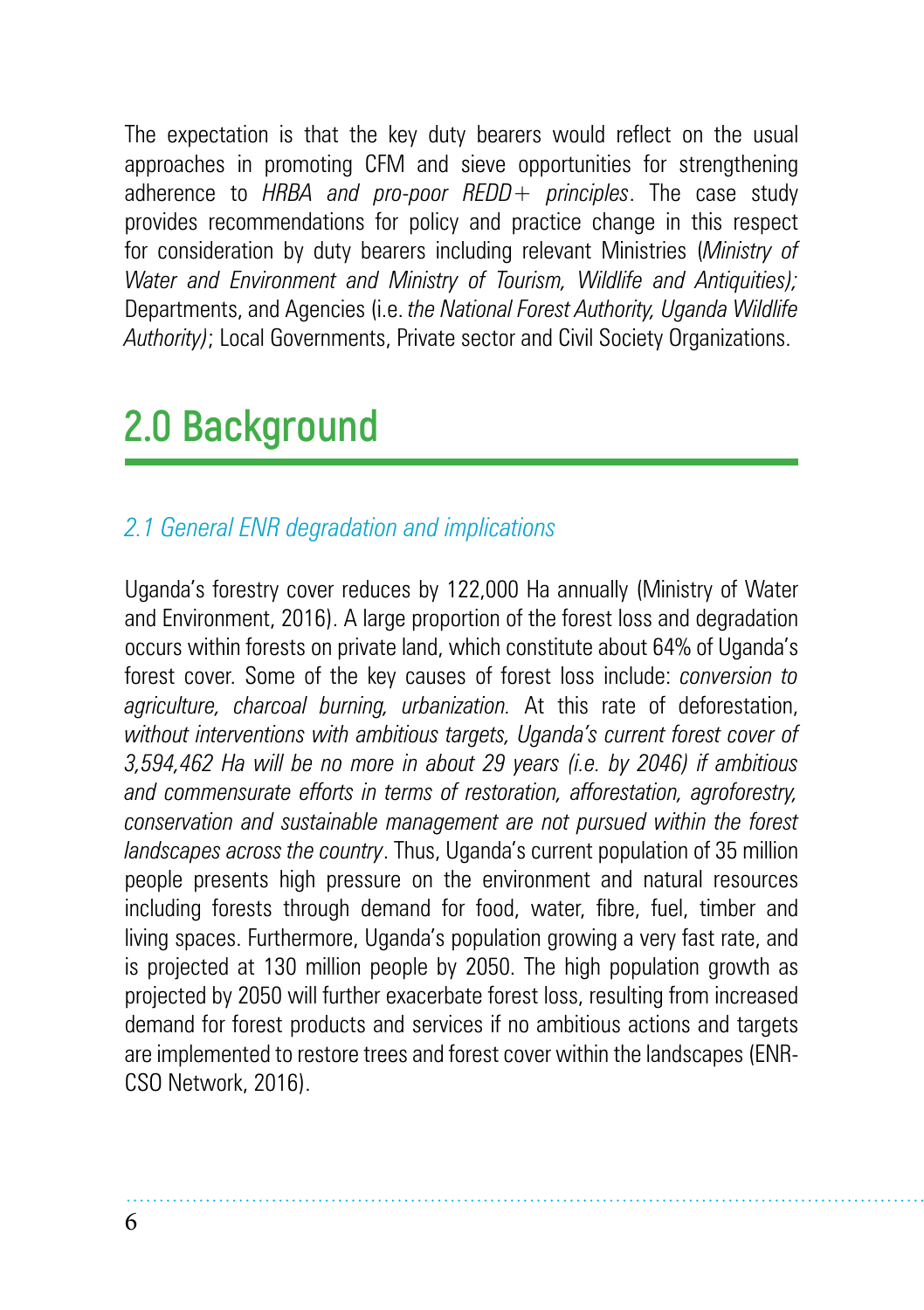### *2.2 Why Collaborative Forest Management (CFM)?*

CFM is one of the strategies provided for in the National Forestry Policy, 2001 and the National Forestry and Tree planting act, 2003 to contribute towards sustainable forest conservation and management through co-management arrangements between the National Forestry Authority/District Forest Services as a responsible bodies, and the forest adjacent communities. *Hence, policy statement 5 in the National Forestry Policy, (2001) which focuses on CFM commits the Government to promote innovative approaches to community participation in forest management.* The policy emphasizes that the participation of stakeholders shall depend on clearly defined rights, roles, responsibilities and equitable sharing of returns to address the problems of command and control approach to forest management while avoiding the dangers of open access to forest resources (Ministry of Water, Lands and Environment, 2003).

These policy provisions are cemented by the National Forestry and Tree Planting Act, 2003 in section 15 of the Act which provides for a responsible body to enter into Collaborative Forest Management with a local community or forest user group in accordance with regulations or guidelines issued by the Minister. According to Carter and Gronow, (2005), CFM refers to a working partnership between the key stakeholders in the management of a given forest. In this case the key stakeholders include the local forest users and state forest departments, as well as parties such as local governments, civic groups and nongovernmental organisations, and the private sector. On another note, the Ministry of Water, Lands and Environment (2003) defined CFM as a, '*mutually beneficial arrangement in which a local community or forest user group and a responsible body share roles, responsibilities and benefits in a forest reserve or part of it.'*

CFM is an outcome of a process of sharing information, negotiating an agreement, clarifying rights and sharing roles, responsibilities and benefits from forest management and utilization with key stakeholders. Hence, a mutually enforceable agreement and plan for the management and use of the whole forest or part of the forest are the key outcomes from the process (Ministry of Water, Lands and Environment, 2003). According to the Ministry of Water and Environment (2016), Uganda's forests are highly recognized, for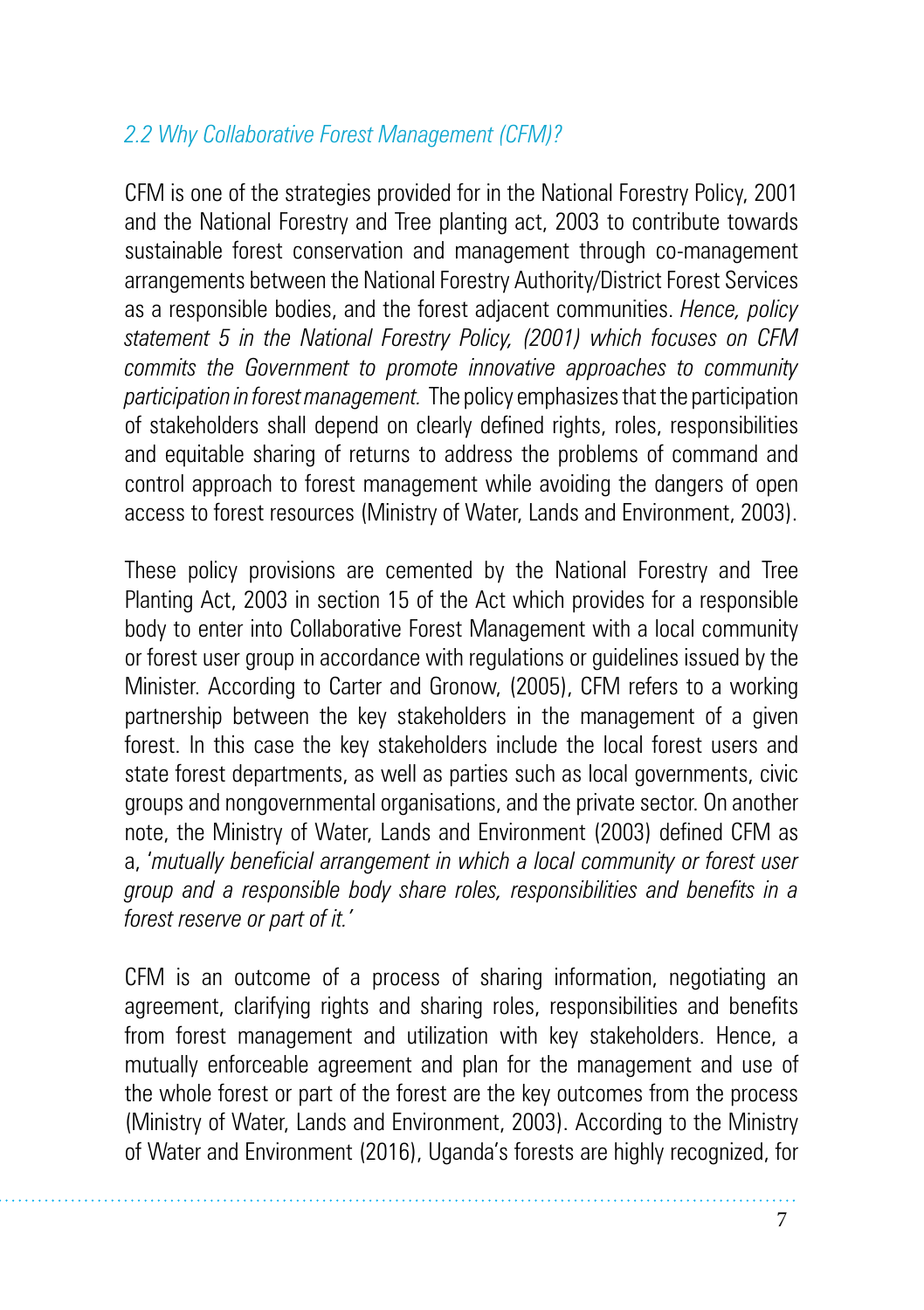they play a major role in providing a variety of goods and services for a broad range of interest groups and stakeholders at different scales. Thus, globally forests are the sources of livelihoods for over 1.6 billion people who depend on them for firewood, medicine, timber, craft materials, honey, building poles and fibre, among other uses (Chao, 2012). On the other hand, the forests are important as global stores of carbon and biodiversity. Despite this, there is growing demand on these resources resulting in conflicts over their use and management. Responsible bodies such as the NFA cannot meet all the challenges of forestry management and conservation single handed. They must involve all stakeholders at different scales for the conservation and sustainable management of the forestry resources in the country.

The Government of Uganda already responded towards addressing this challenge by providing for co-management of forestry resources as stipulated in the National Forestry Policy (2001) and the National Forestry and Tree planting act, (2003). The Guidelines for implementing collaborative forest management in Uganda (Ministry of Water, Lands and Environment, 2003) outline the following as the main reasons for using collaborative forest management approaches such as CFM:

- *i. A recognition that a Forest Reserve can only be adequately managed if cooperation of the forest adjacent communities is obtained;*
- *ii. A desire to overcome conflicts with neighbouring communities;*
- *iii. A desire to create opportunities for local people to contribute towards protection and rehabilitation of Forest resources and thus reduce the costs of management;*
- *iv. A philosophical commitment to human rights and thus to fair and equitable treatment of communities living around the Central and Local Forest Reserves (CFRs & LFRs) who have traditionally used forest resources;*
- *v. A mechanism for supporting sustainable forest-based livelihoods in poor rural communities;*
- *vi. An awareness that forest reserves are decreasing while the human population is increasing;*
- *vii. A move towards participatory approaches and decentralized governance in natural resource management.*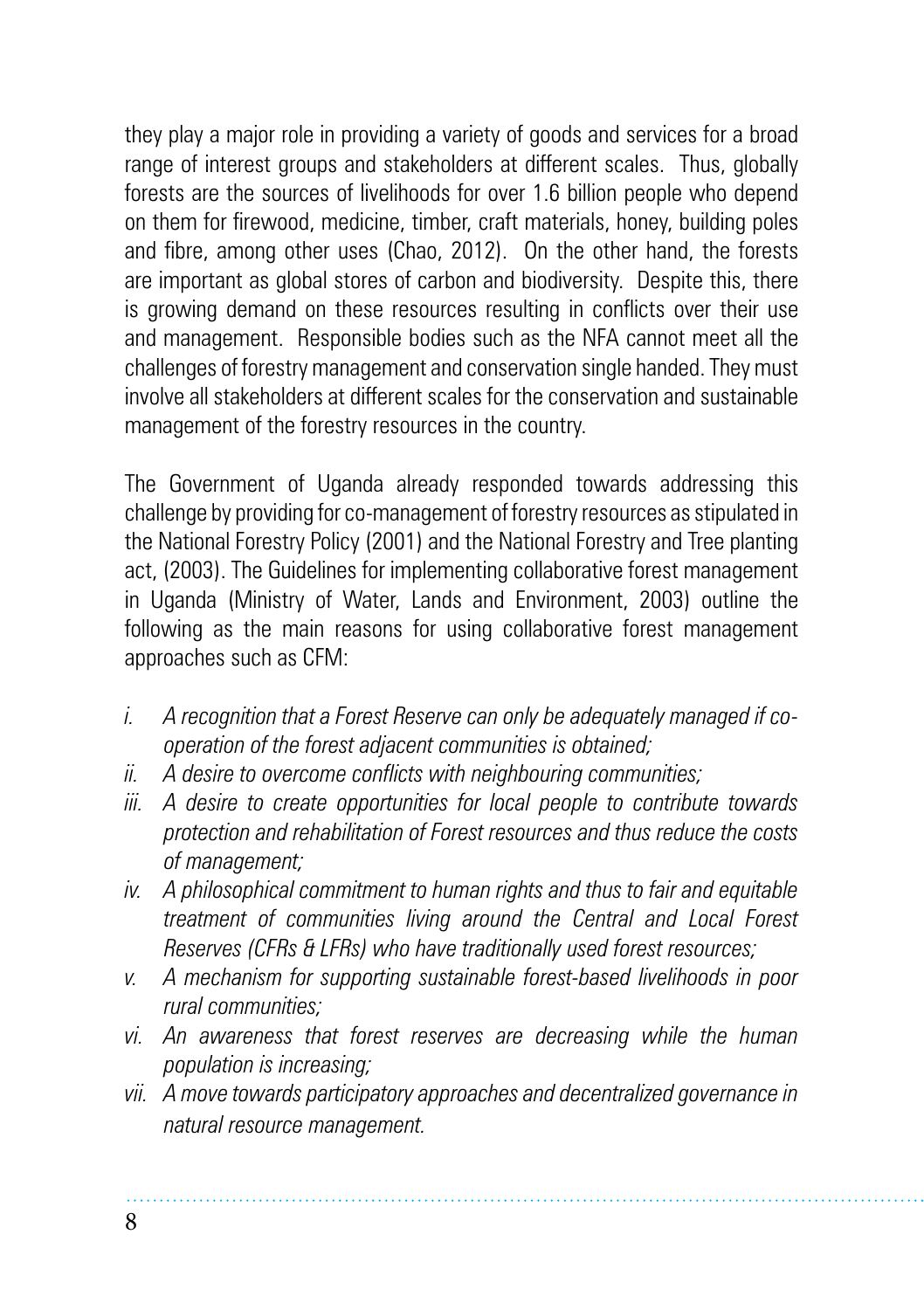### *2.3 Why the integration of HBRA and pro-poor REDD+ principles into the CFM?*

### **Box 1. Basic guiding principles of CFM**

- *a. A process approach based on learning by doing;*
- *b. Meaningful participation and shared analysis;*
- *c. Based on negotiation and consensus building;*
- *d. Appropriate representation and responsibilities;*
- *e. A supportive legal and policy framework;*
- *f. Building capacity for change;*
- *g. Long term Perspective;*
- *h. Transparent Communication to attract marginalized stakeholders.*

**Source:** *Guideline for implementing collaborative forest management in Uganda (Ministry of Water, Lands and Environment, 2003).*

The quiding principles for CFM as described in the guidelines for implementing CFM in Uganda are largely in line with the human rights based approaches **(see Box 1)**.

The Human Rights Based Approach (HBRA) to natural resources management provides the opportunity for mapping and active participation of key stakeholders in the management of the resources based on their roles, responsibilities and mandates as duty bearers and rights holders. It involves balancing the varied interest of the different stakeholders to deliver on both the aspirations of natural resource

conservation, improved livelihoods and development without compromising the fundamental human rights of natural resources adjacent communities who derive their livelihoods and wellbeing directly from the natural resources.

This implies working with the poor to integrate rights, norms, standards and principles into conservation policy, planning, implementation, and evaluation. It helps in ensuring that conservation practice respects rights and actions to make human rights, poverty alleviation and conservation mutually and positively reinforcing pursuits.

Human Rights Based Approach to development means that human rights standards govern project design, planning, implementation and outcomes and is a means of equitable redistribution/sharing and development (DANIDA, 2013).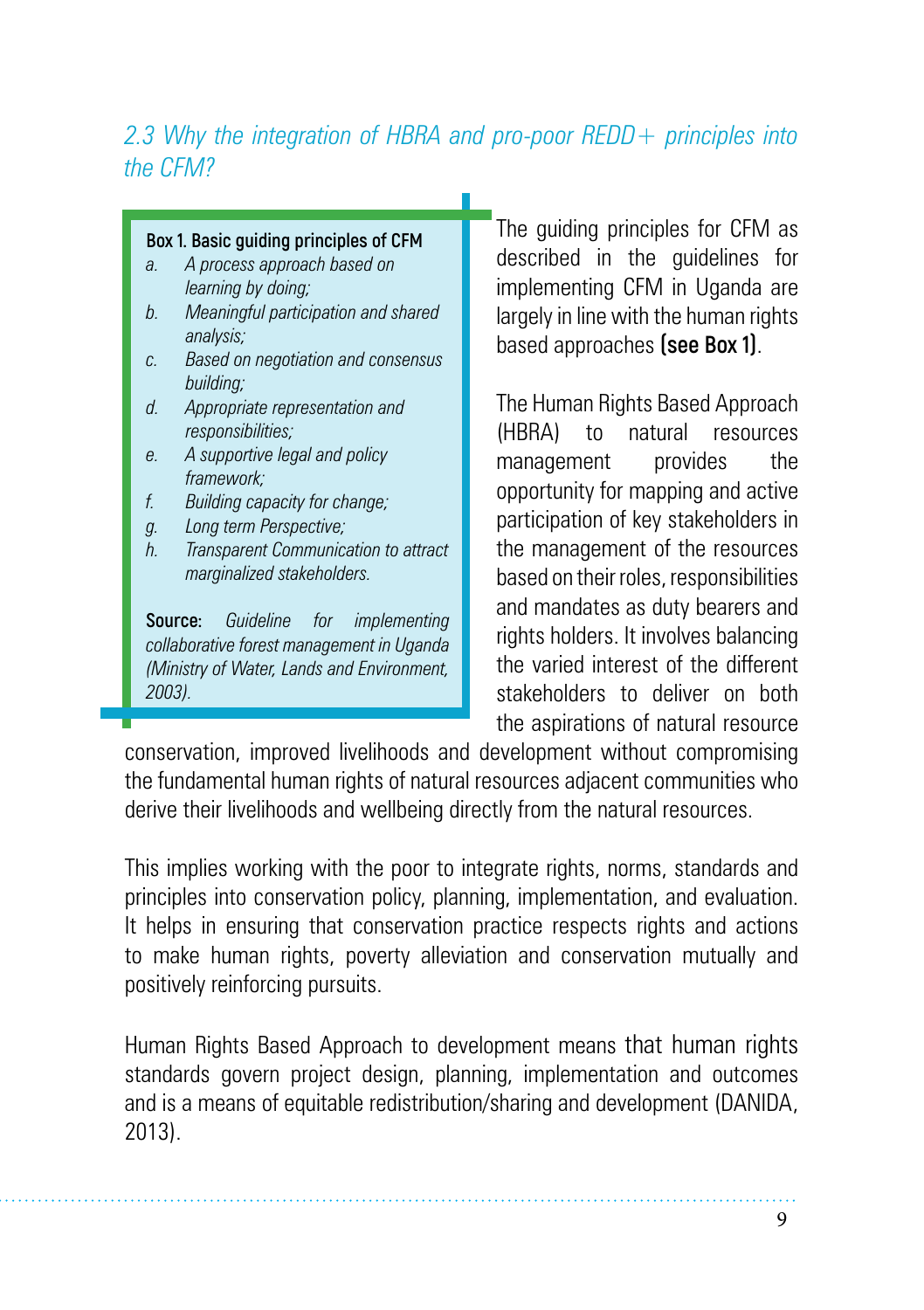HRBA helps to promote inclusion, transparency, accountability, equity, and fairness by ensuring that each party fulfills its obligations as well as bridging the gap between duty bearers and rights-holders. This approach is about using tools that help rights holders hold duty bearers accountable, thus in the process both parties should be empowered to have the right attitudes and mindsets for delivery of their respective roles and responsibilities (UNHR, 2017). The definition for the key terms used in HBRA are presented in **Box 2**.

### **Box 2. Key definations**

*Human rights* - are rights inherent to all human beings, whatever our nationality, place of residence, sex, national or ethnic origin, colour, religion, language, or any other status (UNHR, 2017).

*Duty bearers* – are primarily state actors including all the organs of the state such as parliaments, ministries, local authorities, judges and justice authorities, police, teachers or extension workers and non-state entities such civil society among others (DANIDA, 2013).

*Rights holders -* All individuals are entitled to the same rights regardless of sex, colour, and religion. Every right holder has a responsibility to respect the rights of others. Right holders must have the capacity to exercise their rights, seek redress and hold duty bearers accountable (DANIDA, 2013).

## **Pro-poor REDD + principles**

CFM is among various approaches to addressing deforestation and forest degradation. The 7 Pro-poor  $REDD +$  principles were developed and published by the IUCN in 2014. Thus, during the IUCN World Congress held in South Korea in September 2012, these principles were discussed and further refined by a self-selected group of delegates from 29 countries.

They target to have the interests of forest dependent people and the need for  $REDD+$  not to harm vulnerable groups but instead to strengthen their rights and improve their livelihoods. Particular importance is given to the interests of women, indigenous peoples and other local communities (IUCN, 2014a). CFM being one of the key approaches to sustainable forest management and conservation, should adhere to the  $7$  pro-poor REDD + principles (IUCN, 2014a).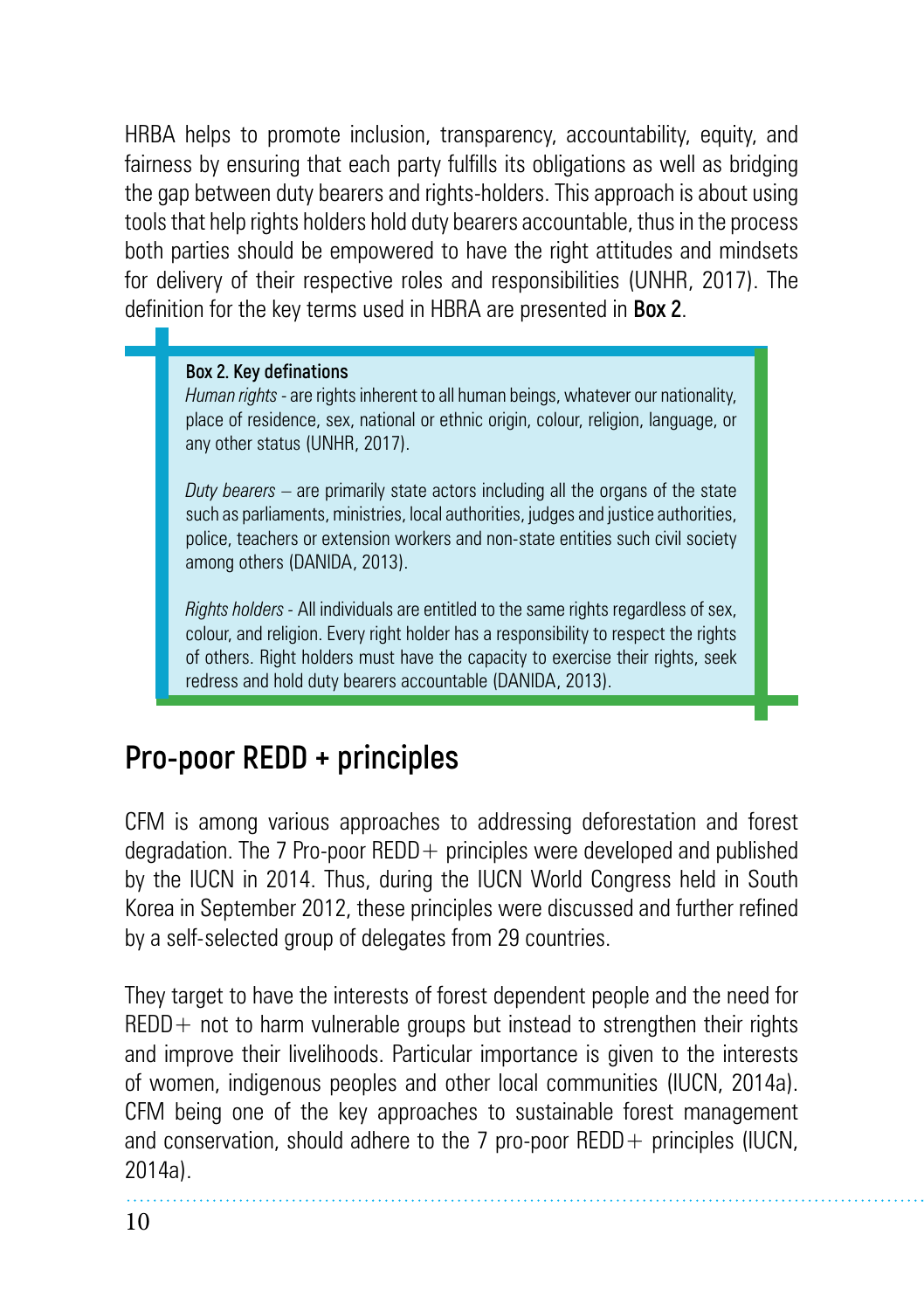Each of the principles is linked to specific theme presented in **Box 4.**

#### **Box 3. Key definitions**

**REDD** refers to reducing emissions from deforestation and forest degradation.

**REDD+** is, '*an international framework to provide positive incentives to developing countries to contribute to Climate Change mitigation through activities in the Forestry and Land use sectors. REDD+ offers countries and opportunity to invest in low carbon pathways to sustainable development, and to address drivers of deforestation and forest degradation.*

The '+' in **REDD** signifies additional initiatives to be undertaken in order to: a) Conserve forest carbon stocks;

- b) Sustainably manage forests; and
- c) Enhance forest carbon stocks.

**Source:** *Uganda REDD+ Secretariat (2017).*

## **Box 4. The 7 principles to guide equitable REDD+ Implementation.**

| <b>Principles</b>                                                                                                                                                                                                                                                                                                                                                   | <b>Themes</b>                                   |
|---------------------------------------------------------------------------------------------------------------------------------------------------------------------------------------------------------------------------------------------------------------------------------------------------------------------------------------------------------------------|-------------------------------------------------|
| 1. Ensure vulnerable groups are informed, consulted and participate in<br>decision making at all levels and phases of the REDD+ process, in an<br>enabling environment.<br>2. Guarantee rights and access to information about processes and<br>outcomes of REDD+ including the positive and negative impacts on the<br>environment and livelihoods of communities. | Stakeholder Engagement<br>Access to Information |
| 3. Ensure equitable and transparent sharing of benefits and responsibilities<br>vertically and horizontally, with specific attention to vulnerable groups.                                                                                                                                                                                                          | Equitable Benefit Sharing                       |
| 4. Clarify and secure the rights (of access, use and control) to resources<br>(land/tree/forest/carbon) of vulnerable groups.<br>5. Recognize and integrate customary practices and values in the design<br>and implementation of REDD+ activities.                                                                                                                 | Rights to resources<br>Customary practices      |
| 6. Establish and address the nature and scope of forest dependency,<br>particularly among vulnerable groups.                                                                                                                                                                                                                                                        | Forest dependency                               |
| 7. Enhance resilience of vulnerable livelihoods through conserving and<br>restoring natural ecosystem functions, including biodiversity.                                                                                                                                                                                                                            | Livelihood and<br>Ecosystem Resilience          |

**Source: IUCN (2014).**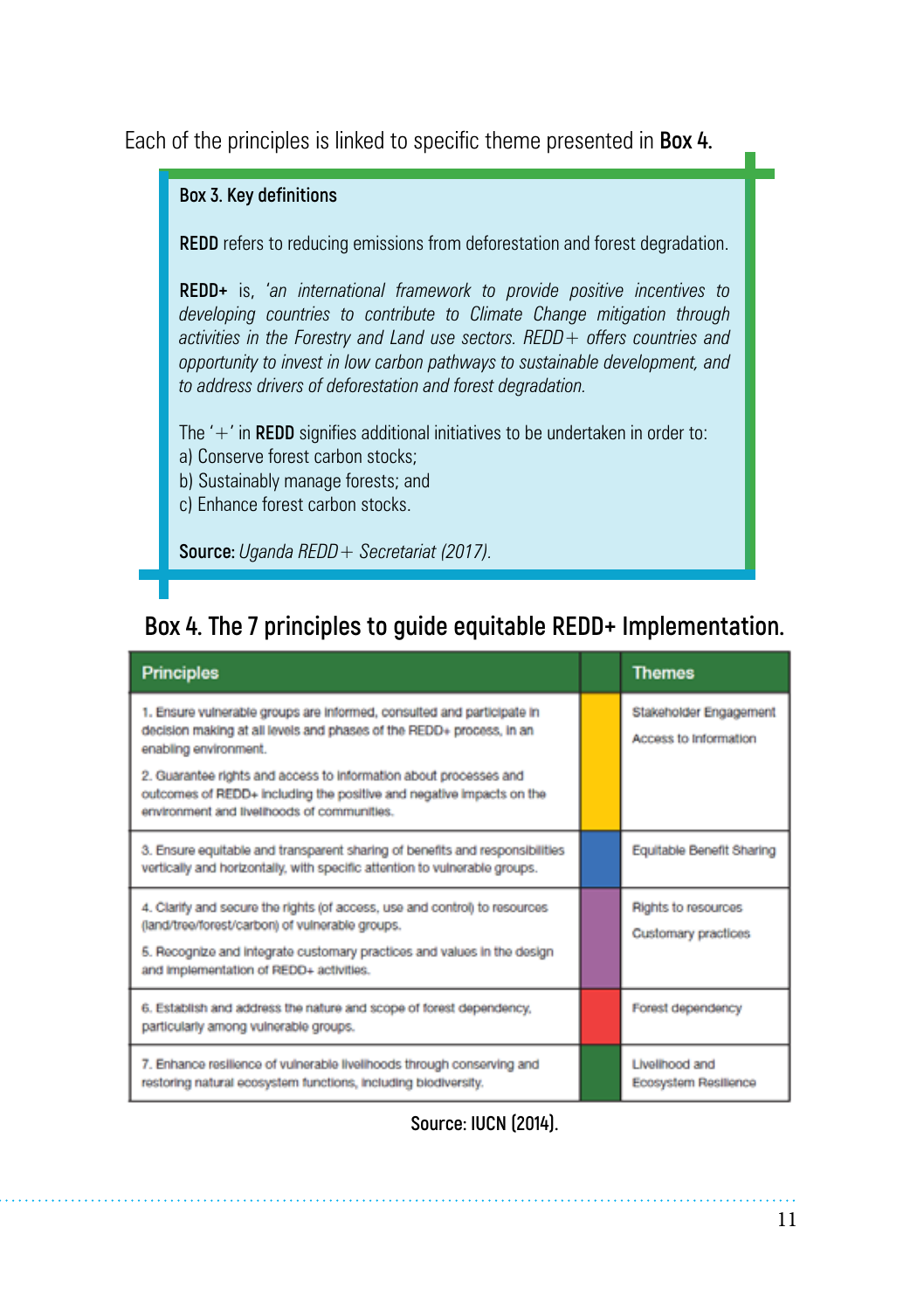## *2.4 Contributions by the project interventions in promotion of CFM in Agoro-Agu central forest landscape*

Environmental Alert<sup>1</sup> in collaboration with the IUCN and ECOTRUST implemented a project titled, *'Towards pro-poor REDD+: Phase II: Promoting pro-poor REDD+ principles and rights based approaches, to strengthen the conservation, governance and sustainable management of landscapes,' since 2014 to 2017. In Uganda, the project interventions were implemented in Agoro-Agu forest landscape in Northern Uganda and the mountain Elgon landscape in eastern Uganda, with landscape level interventions led by Environmental Alert and ECOTRUST, respectively.*

The project aimed, '*at promoting the adoption of "pro-poor" principles and rightsbased approaches, to strengthen the conservation, governance and sustainable management of forest landscapes at local, national and global scales.*' It was based on the recognition that local land tenure security enforced through democratic governance systems supports sustainable land use and reduced forest deforestation and degradation. In other words, the project supported the development and testing of responsive REDD  $+$  social safeguard systems that also reduce forest deforestation and degradation.

### **Box 5. Expected outputs of the project**

- A Pro-Poor REDD+ benefit sharing scheme incorporating multiple benefits & incentives to the poor is agreed upon, demonstrated and applied:
- ii. Capacities of decision makers at national & sub national levels, CSOs, private sector and grass root communities to incorporate HRB & Pro-Poor principles in REDD+ processes enhanced.
- iii. International REDD+ and other CC processes benefit from experiences generated here.

**Source**: *IUCN, 2014b.*

It was based on the rationale that whereas *"forest dependent people's livelihoods strategies"* have been viewed as one of the major drivers of deforestation and degradation, addressing  $REDD+$  should not compromise their livelihoods. It should instead, enable the clarification and security of their

<sup>1</sup> *See* **Box 7** *for more information about Environmental Alert*.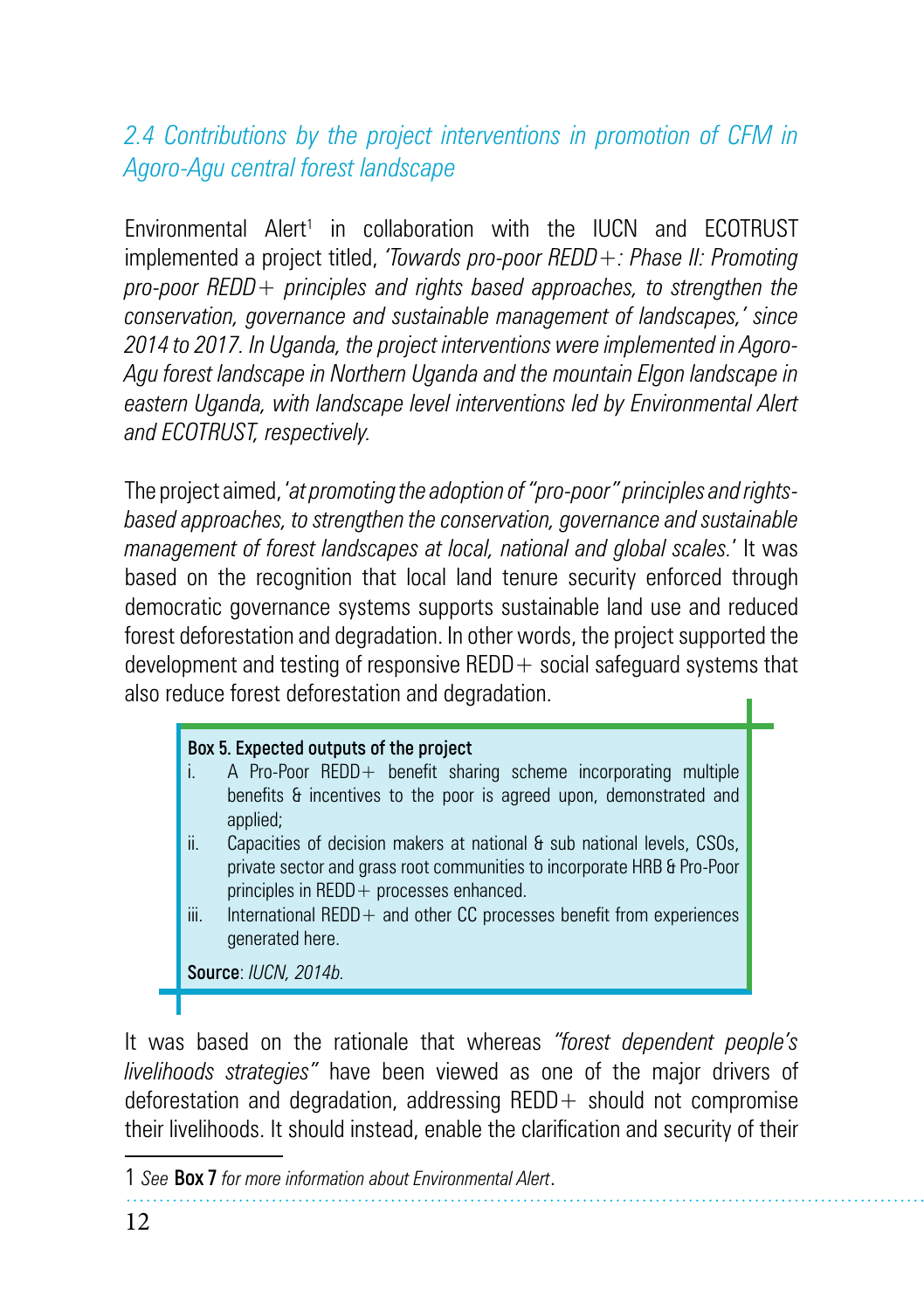tenure and natural resources rights. It should lead to the removal of imperatives that underlie "destructive" socio-economic strategies that expose people and forests to degradation. Therefore,  $REDD+$  should not risk but enhance security of vulnerable people's livelihoods. In essence, the project aimed at supporting the development and testing of responsive REDD + social safeguard systems that also reduce forest degradation. These safeguard systems have to emanate from the local, and be integrated in the national and global  $REDD +$  design. The

expected project results are presented in **Box 5.**

## **3.0 The entire CFM process in Agoro-Agu central forest reserve landscape and how it was conducted**

#### **Box 6. The 9 steps of CFM**

| Step 1-                                                 | Initiating the process;                                     |  |  |  |  |
|---------------------------------------------------------|-------------------------------------------------------------|--|--|--|--|
|                                                         |                                                             |  |  |  |  |
| Step 2-                                                 | Preparation of the application for CFM;                     |  |  |  |  |
| Step 3-                                                 | Official meeting between Applicant and<br>Responsible Body; |  |  |  |  |
| Step 4-                                                 | Participatory situation analysis;                           |  |  |  |  |
| Step 5-                                                 | Negotiating and drafting a CFM plan;                        |  |  |  |  |
| Step6-                                                  | Establishment and registration of a                         |  |  |  |  |
|                                                         | community institution;                                      |  |  |  |  |
| Step 7-                                                 | Negotiating and drafting the CFM                            |  |  |  |  |
|                                                         | agreement and plan;                                         |  |  |  |  |
| Step 8-                                                 | Final consultative meeting between the                      |  |  |  |  |
|                                                         | applicant and responsible body to review,                   |  |  |  |  |
|                                                         | finalize, sign and launch the CFM plan and                  |  |  |  |  |
|                                                         | agreement;                                                  |  |  |  |  |
| Step 9-                                                 | Implementation of the CFM agreement and                     |  |  |  |  |
|                                                         | plan.                                                       |  |  |  |  |
|                                                         |                                                             |  |  |  |  |
| Source: Guideline for implementing collaborative forest |                                                             |  |  |  |  |
| management in Uganda (Ministry of Water, Lands and      |                                                             |  |  |  |  |
| Environment, 2003).                                     |                                                             |  |  |  |  |
|                                                         |                                                             |  |  |  |  |

The CFM processes as rolled out involved all the key stakeholders including: *forest adjacent communities of Mar-yen and Katum, Sector and Range Manager at NFA, Lamwo Local Government technical and political leaders at sub county and district levels, Agoro-Agu forest landscape platform members, and IUCN-UCO.* Environmental Alert played the role of facilitator and/or playing the intermediary role whereas NFA spearheaded the process as the responsible body and as stipulated in

the CFM guidelines, (Ministry of Water, Lands and Environment, 2003).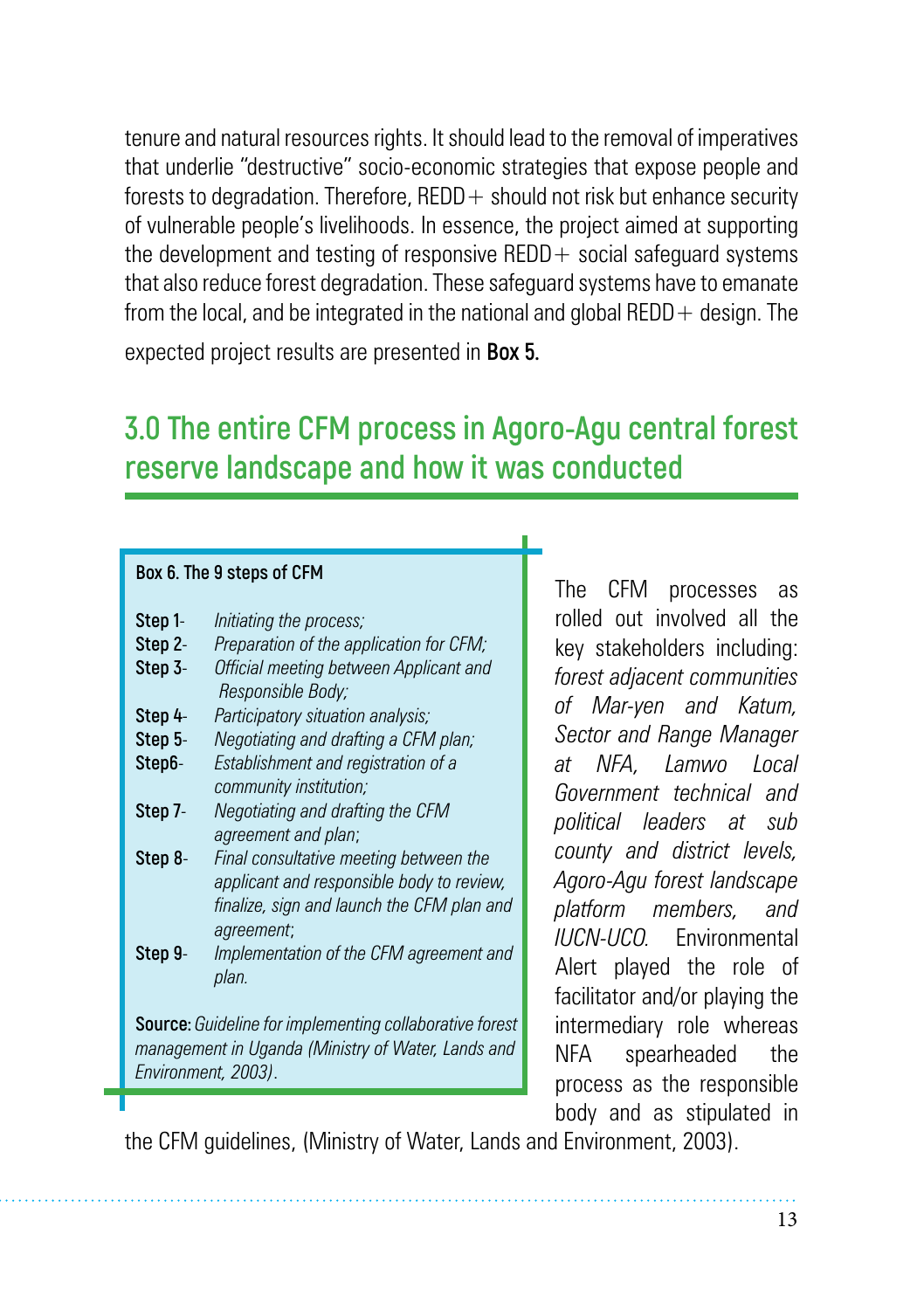Collaborative Forest Management process followed the 9 steps as stipulated in the guidelines **(see Box 6).** The respective activity reports that provide further details on the proceedings for the CFM steps include: *The CFM launch/ initiation events with the communities; Participatory situation analysis report (Mugenyi, 2017); Resource mapping report (Ariani, 2017); Negotiation and development of the CFM plans and agreements (Mugenyi, 2017); and Report for signing of the 2 agreements involving the representatives of the 2 forest adjacent communities and the NFA as witnessed by the key stakeholders in the Agoro-Agu forest landscape (Environmental Alert, 2017).*

*3.1 Unique considerations in the approach and methods used that enhanced integration of the human rights based and pro-poor REDD+ principles in the CFM process*

- *a. Creating opportunities for forest adjacent communities to benefit from the initiative even before endorsement of the CFM plan and agreements. Hence, some of the benefits accrued to the forest adjacent communities of Mar-yen and Katum were:*
- *i. Access and use some of the resources (firewood, herbs) from the forest reserve;*
- *ii. Allowing communities to access and hung their bee hives inside the forest reserve as a livelihood enterprise for Katum CFM group through support from the IUCN;*
- *iii. Accessing agricultural inputs from Government programs such as Operation Wealth Creation, and Youth livelihood improvement) with support from Agoro sub county;*
- *iii. Establishment of the tree nursery bed within the community in Mar-yen.*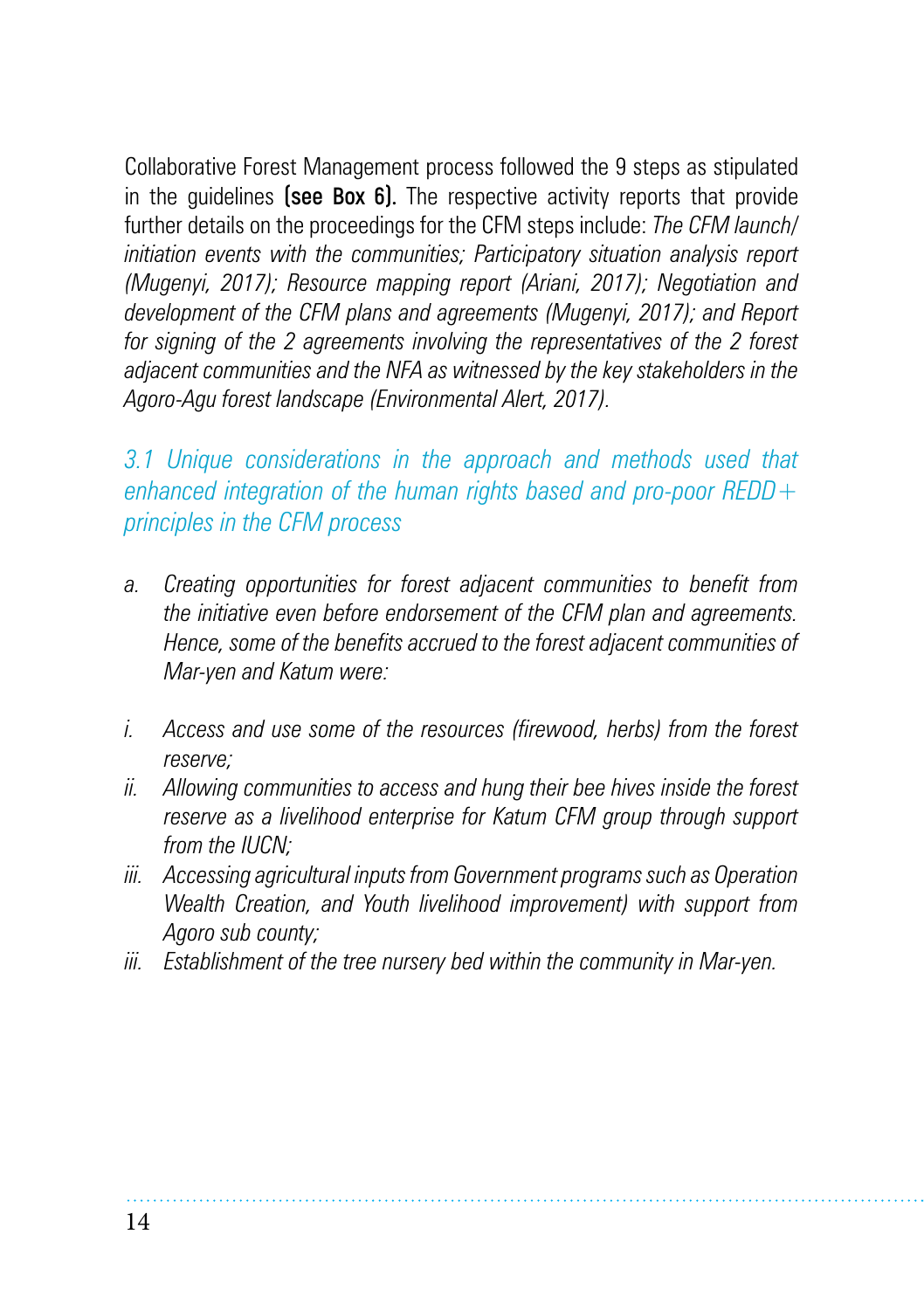

*Figure 3. Members of Mar-yen CFM group actively participating in the resource mapping exercise by application of the GPS. Photo by Environmental Alert.*

This demonstrated the pro-activeness of the duty bearers involved in the CFM process and certainly responded to the requirements of HBRA and propoor REDD+ principles as described in **sub-Section 2.3** of this case study. According to Nekesa Esther, the NFA Sector manager, this is a unique case because in the conventional CFM process, agreements have to be signed before any implementation can take place.

*b. The willingness of the Responsible Body - NFA, and the CFM groups to resolve potential conflicts as part of the CFM process.* 

At the inception of the project, there was some disagreements between the forest adjacent communities and the NFA and Lamwo district Local Government stakeholders regarding the boundary for Agoro-Agu central forest reserve and the location of the community enclave, school and Prison. There was contention from the duty bearers that the community enclave, school and the prison were inside the forest reserve boundary. On the other hand, the forest adjacent community insisted that these were outside the forest reserve boundary. This contention was later resolved during participatory resource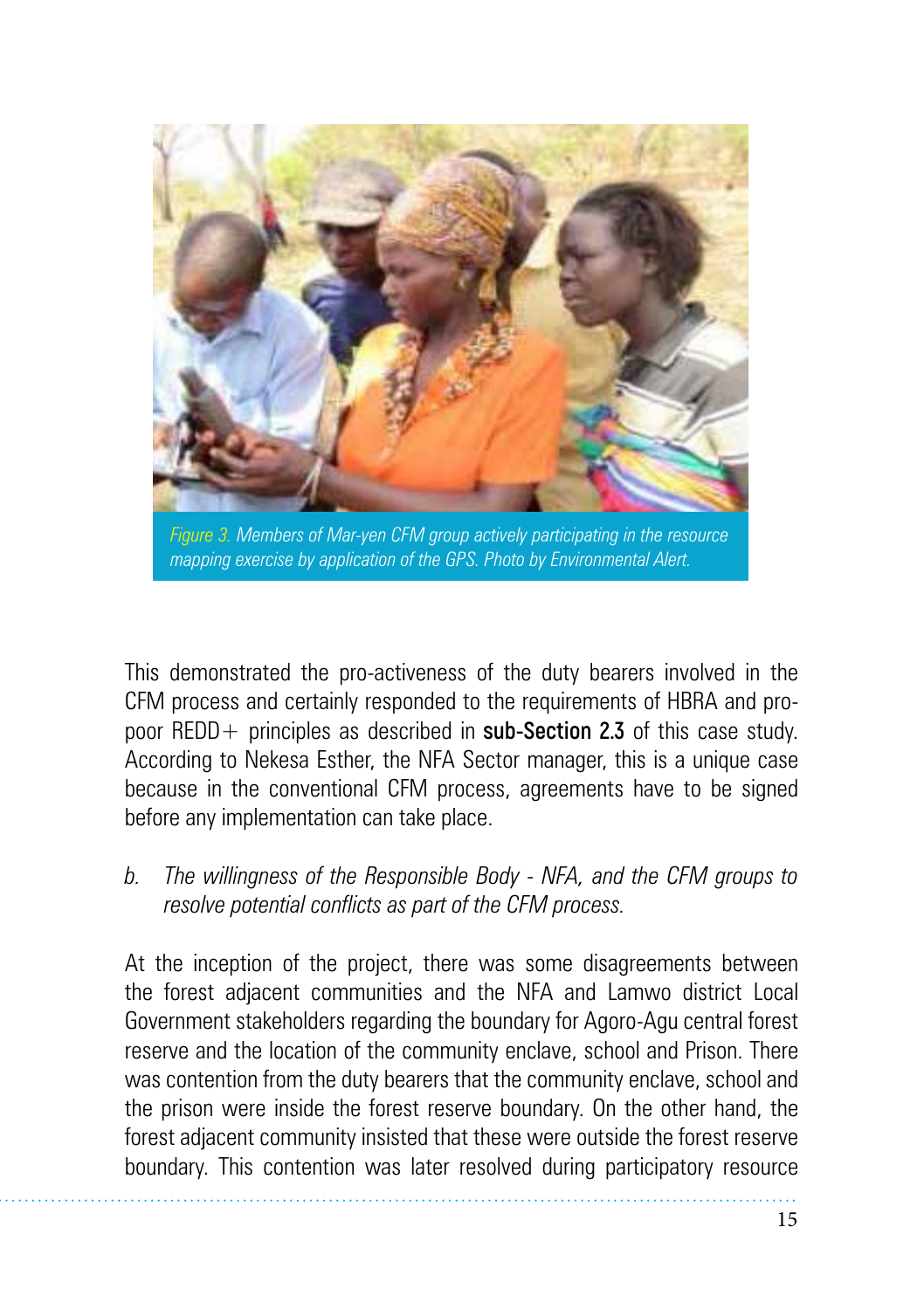mapping engagement as part of the CFM process that involved all the key stakeholders. The GIS mapping for the forest reserve boundary revealed and confirmed that community enclave, school and Prison are outside the forest reserve boundary. A detailed report for participatory resource mapping (Ariani, 2017) is available and it generated key information used in the development of the signed CFM plans and agreements. This largely attributed to the good listenership by NFA and willingness to further investment the contention in a transparent manner involving all stakeholders.

- *c. The balanced constitution and representation on the Project's Steering Committee (PSC) chaired by the Director of Environmental Affairs, Ministry of Water and Environment.* The committee was constituted with representation of relevant Ministries, Departments, Agencies and Project Implementing Partners including: Ministry of Water and Environment, Ministry of Energy and Mineral Development; Forestry Sector Support Department, the National REDD + Secretariat; National Forestry Authority, National Environment Management Authority; the Chief Administrative Officers from project targeted districts, Ministry of Labour, Gender and Social development, Uganda Wildlife Authority, and Ministry of Agriculture Animal Industry and Fisheries. The implementing partners (International Union for Conservation of Nature, Environmental Alert and ECOTRUST) were co-opted members to the PSC. This arrangement provided for equal representations and discussion of issues, interest and concerns for integration into the process for development of the CFM management plans and the agreements. Furthermore, technical support from these stakeholders to support the CFM process was easily solicited through this committee.
- *d. The enhanced knowledge and skills of Agoro-Agu forest landscape stakeholders in respect to application of human rights based approaches and pro-poor REDD+ principles.*

This was achieved through the targeted training conducted for implementing partners and Agoro-Agu forest landscape stakeholders by the IUCN and Environmental Alert, respectively during the inception phase of the project. Thus, the knowledge and skills obtained by the stakeholders involved was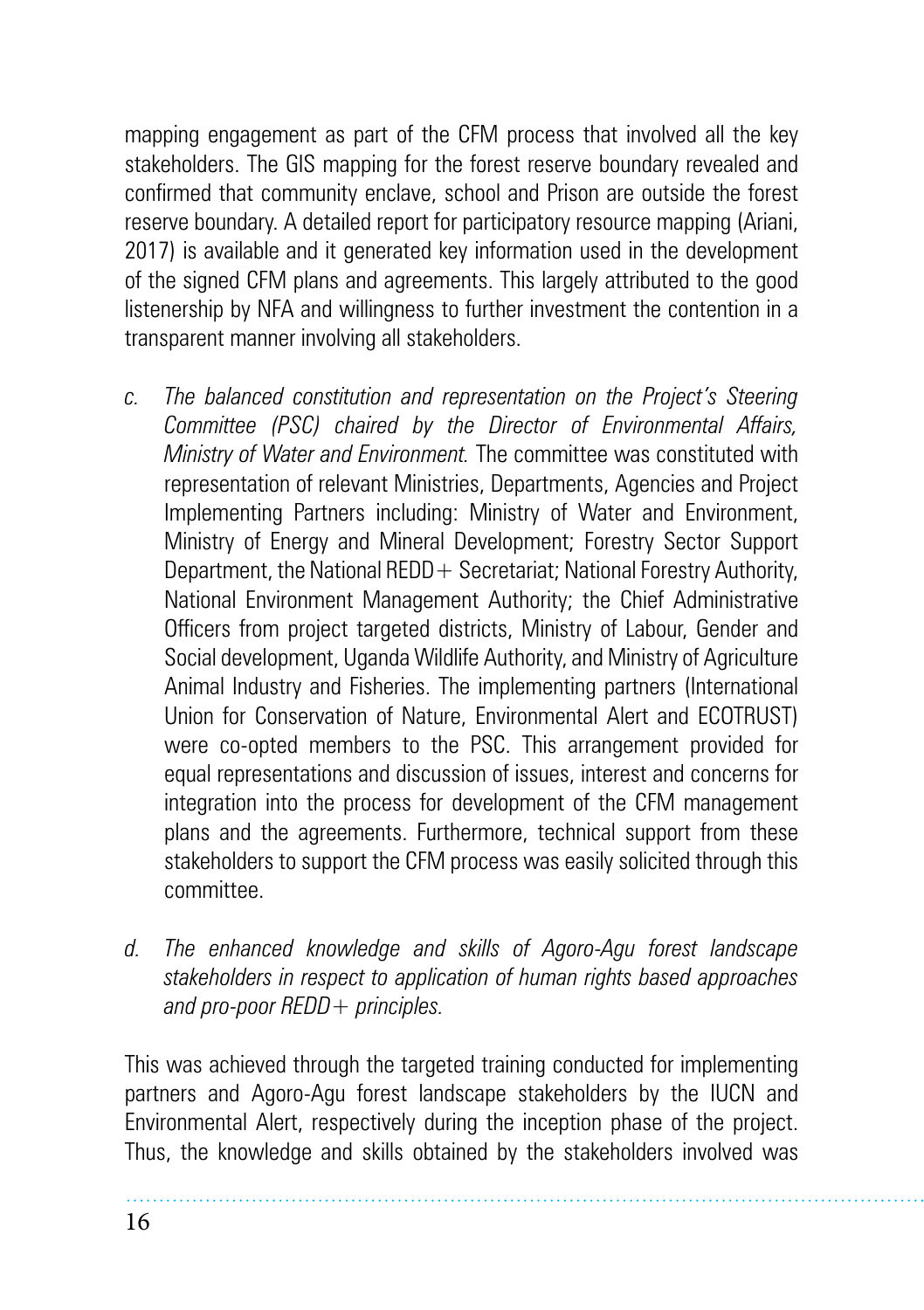timely and applied by the stakeholders to make the required and expected decisions during the 9 steps of the CFM process as described in Box 5.

*e. The establishment of Agoro-Agu Forest Landscape Platform* provided a stakeholder's forum for information exchange, joint planning and engagement to achieve the shared goals of conservation, sustainable management of natural resources, improved livelihoods and development within the landscape. The platform ensured even and balanced representation of various stakeholders including: *civil society organizations & community based organizations, representatives of forest adjacent communities, cultural and religious institutions, National Forestry Authority, Lamwo district local government and representative of the Uganda Forestry Uganda Forest Working Group (UFWG2 Northern Uganda regional Node.* This provided for presentation and discussion of the different stakeholder's issues, interests, views and concerns to come up with shared actions on how to address them, but also tapping into the rich knowledge and experiences of the various stakeholders operating in the



Figure 2. Community meeting on Participatory situation analysis that involved members of <sup>3</sup><br>Mar ves CEM group, Photo by Environmental Alart *Mar-yen CFM group. Photo by Environmental Alert.*

2 *UFWG is a platform with a broad spectrum of stakeholders who play different yet complementary roles in their individual, collective and institutional capacities. These include field technical support, small grants management, research and products development, awareness creation, piloting alternatives, media publicity of issues and policy processes, public debate, advocacy and legislative lobbying, budget analysis and advocacy as well as independently monitor the implementation of the Forest Policy commitments. Environmental Alert is the Secretariat of the UFWG.*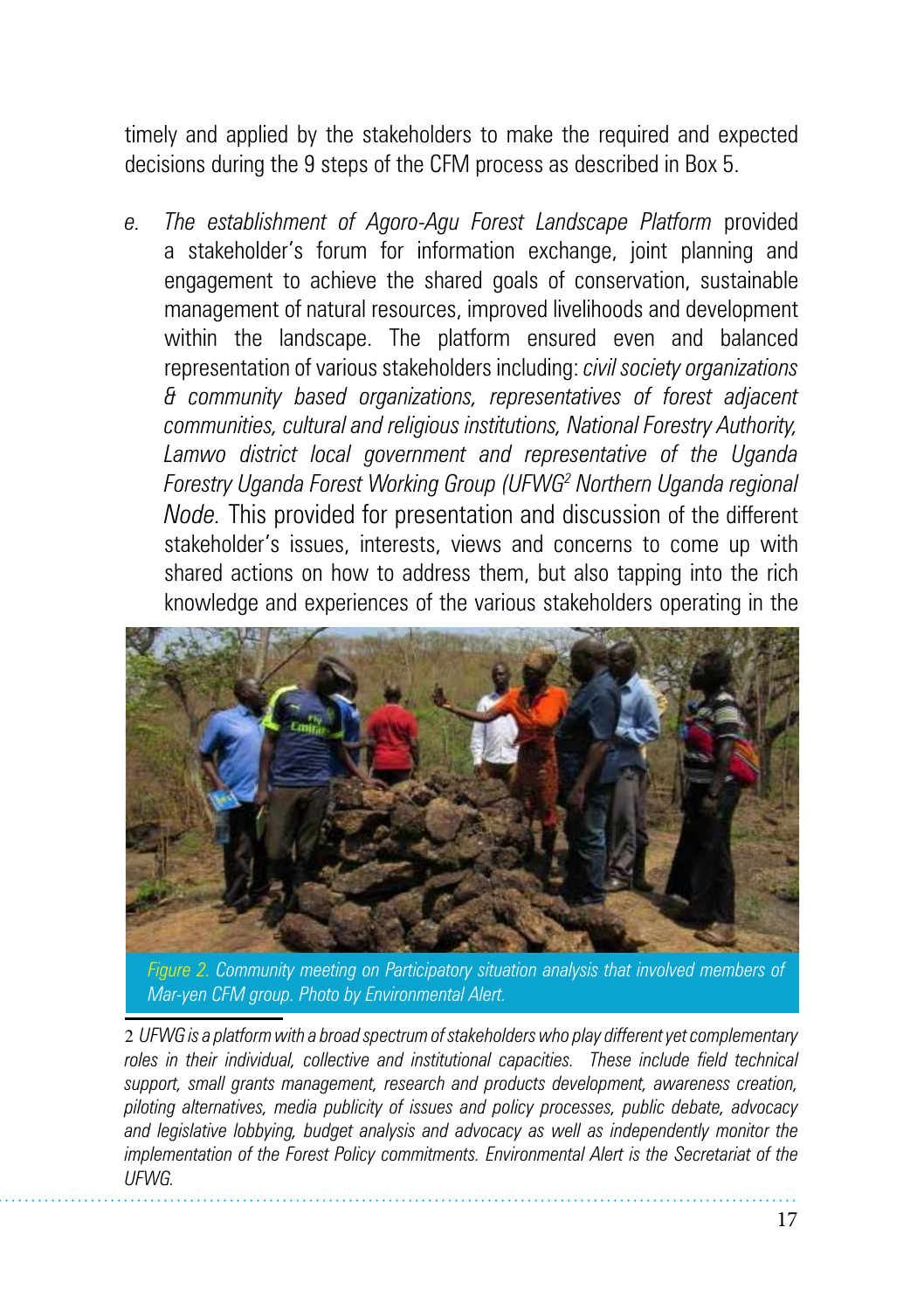Besides, the promotion of CFM was as well earmarked as one of the strategies to restore tree and forest cover within the Agoro-Agu Forest Landscape. Thus, the presence of the platform and the active involvement of its members in the CFM process in the way empowered the CFM groups because their issues, interests and concerns were presented, heard and discussed.

The members of the steering committee for platform also supported in mobilizing CFM groups and local leaders, ensuring particular representation of women and other vulnerable groups during CFM process. This in-turn reduced incidences of 'elite capture' which favours groups or applicants of all social capacities.

The presence and participation of the NFA and Lamwo district Local Government staff as ex-official members on the platform hastened the process for development of the CFM plan and agreements with the 2 forest adjacent communities.

- *f. Ensuring fair gender composition and representation within the CFM group members and during participation in the CFM process*. Thus, fair representation of women, youth, elderly, and people with disabilities as key gender categories to solicit their views and concerns in the process. Further considerations were made to promote the participation of women in the CFM process, for instance the location and timing for the meeting was agreed with the CFM groups through participatory consultations.
- *g. Flexibility of the Responsible Body to combine the some of the 9 CFM steps as appropriate without compromising the expected outputs as opposed to following the chronological order as presented in the guideline*

This consideration even when not provided for in the guideline depicted the flexibility of the Responsible Body in responding to the operational context, thus the project had limited time towards completion. Besides, it further hastened the process towards completion of the process, thus the 2 CFM agreements were endorsed by the Responsible Body and the CFM groups within a record time of less than a year.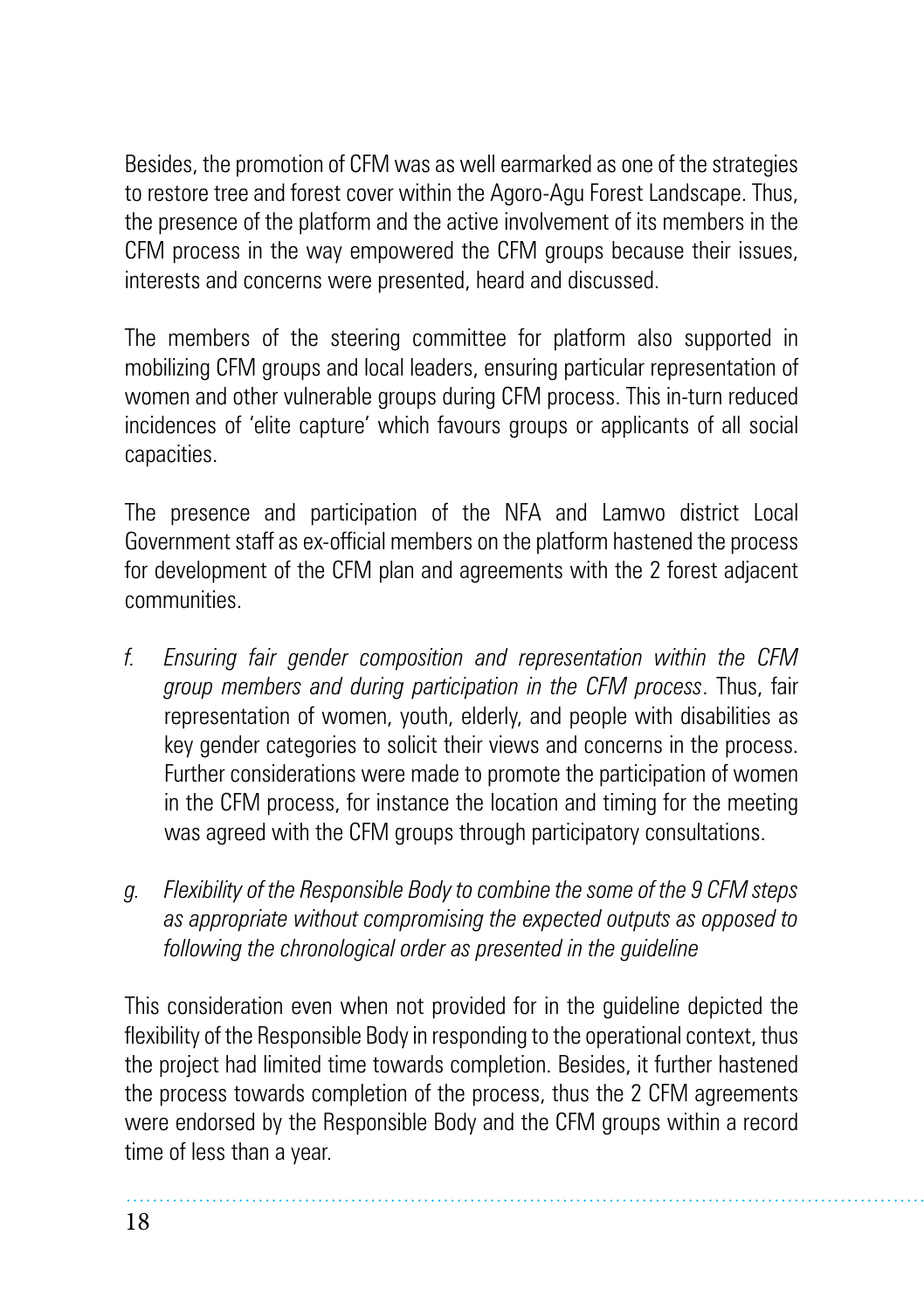Furthermore, it minimised community fatigue and reduced on the costs because of the several meetings and associated costs, respectively which must be held if the process is followed through 9 steps chronologically.

# **4.0 Key lessons learnt**

*The key lessons learnt from the initiative are enlisted as follows:*

- a. The contribution by the members of the CFM groups through provision of some food items and providing labour and time to prepare the meals creates ownership and transparency in the process;
- b. It is very important to directly engage key partners and stakeholders at the onset of the CFM processes for ownership and sustainability. This also helps in leveraging their interests and concerns thereby soliciting their support for building on existing initiatives, enhance synergies and avoid unnecessary duplication;
- c. CFM alone as an independent intervention may not sustain livelihood, thus the need to seek other livelihood enhancing options to complement community efforts in forestry resource conservation;
- d. The implementation of the 9 CFM steps should not be a linear process. The steps can be implemented concurrently and this fastens community bye in and ownership of the process, but also minimises community fatigue because of the large number of meetings. Reviews and discussions with key district, technical and political as well as responsible body, indications are that the process was the fastest on record in the landscape in terms of time spent in establishment of CFM process.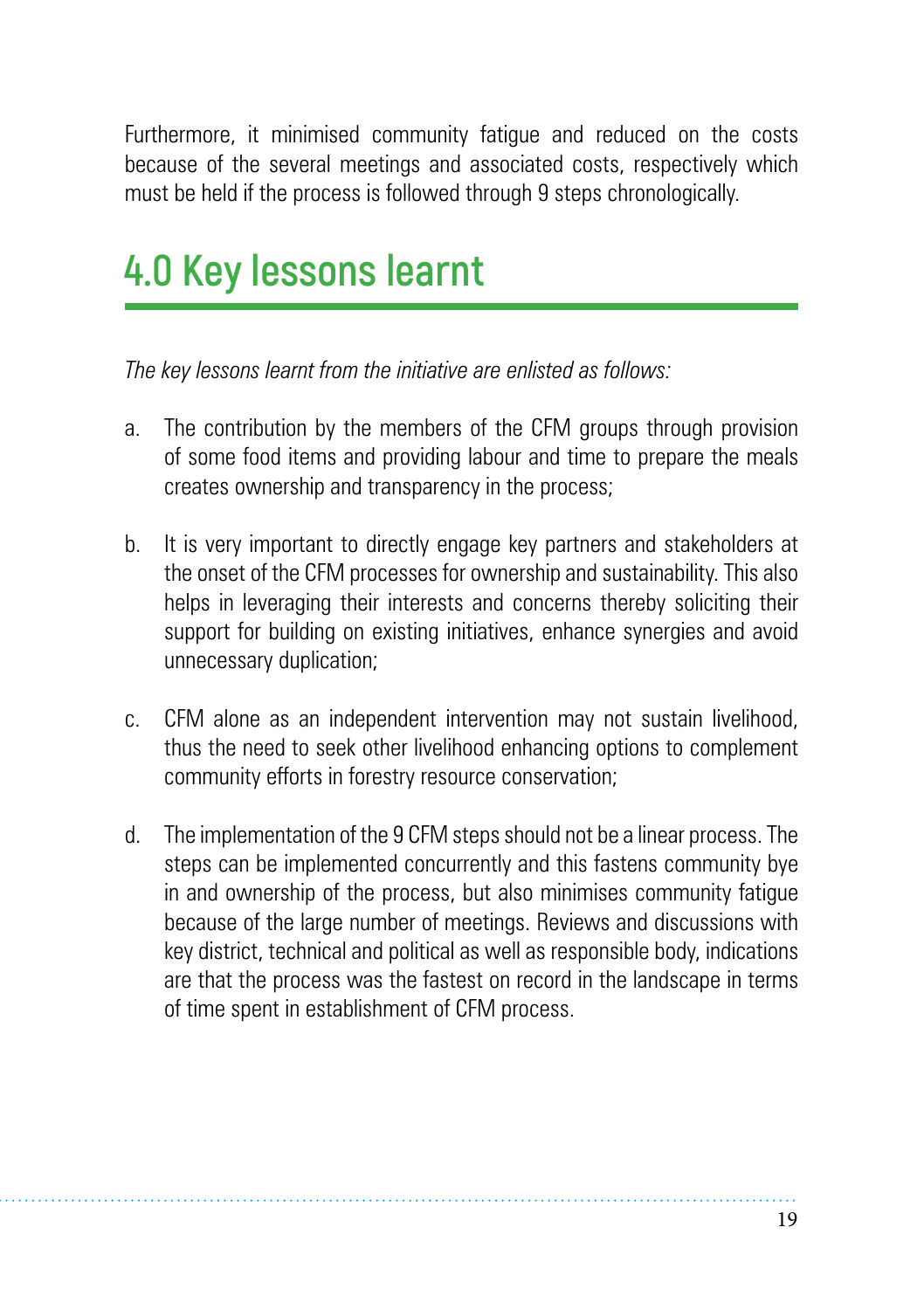# **5.0 Emerging issues**

## *5.1 Key opportunities*

- a. The existence of Agoro-Agu forest landscape platform that provides a stakeholder's forum for information exchange, joint planning and engagement to achieve the shared goals of conservation, sustainable management of natural resources, improved livelihoods and development within the landscape. It as well contributes to enhanced coordination of initiatives implemented by the various stakeholders in the landscape thereby building on synergies and avoidance of duplication. The platform's Secretariat is hosted by Agoro International Vocational Institute and has a steering committee, which provides strategic guidance for implementation of the platforms engagement plan.
- b. The landscape is huge with several forest tenures including central forest reserves, community forests, local forest reserves that must be conserved and sustainably managed. Hence there is immense potential for scale up of CFM within the landscape.
- c. Enhanced collaboration between the NFA and Lamwo District Local Government, thus the Local Government both at district and sub-county levels is committed to support implementation of the CFM plans and agreements through the ongoing development programs such Operation Wealth Creation; Community Driven Development; Farm Income Enhancement Program II; and Third Northern Uganda Social Action Fund.
- d. Existence of several other civil society organizations implementing various development and livelihood initiatives within the landscape such as Lutheran World Federation, MERCY CORPS/ TECHNOSERVE, Kitgum Women Peace Initiative, Lamwo Framers and Environmental Conservation Association; (IUCN, 2015) provides opportunities for synergies towards addressing needs of the community and complimenting the CFM process.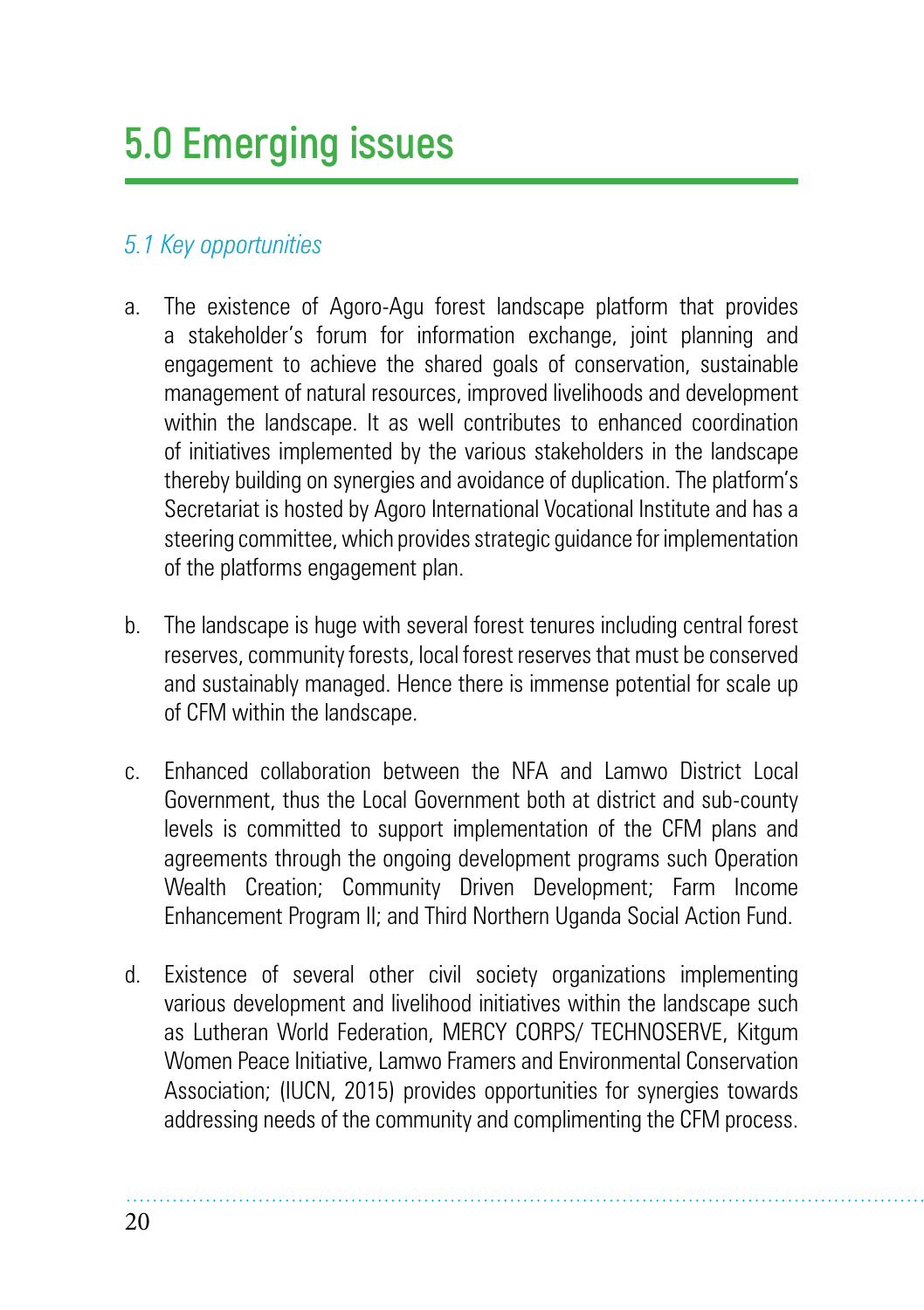## *5.2 Key challenges*

- a. Encroachment into the forest reserve through illegal agricultural activities by neighbouring communities and illegal timber and charcoal trade remain outstanding challenges to the landscape with regard to advancing conservation and pro-poor  $REDD +$  initiatives:
- b. The high expectations of communities which arise from the need to provide for urgent household needs. This requires provision of alternative livelihood options within the landscape to advance household food security and incomes as a way of reducing over dependence on the natural resources;
- c. The communities within the landscape are very much used to being given hand outs with minimum own contributions. This is not by surprise because they were used to this given the long period they spent in the camps as internally displaced communities during the insurgency in Northern Uganda;
- d. Much as targeted awareness and training on human rights based approaches and the pro-poor  $REDD+$  principles was conducted for the key stakeholders, they are still at different levels of knowledge and understanding given that they have different capabilities to comprehend and apply these in their work. Therefore, continuous awareness and training targeting stakeholders in the landscape is necessary to support up scaling and out scaling of CFM with effective integration of human rights based approaches and the pro-poor  $REDD +$  principles.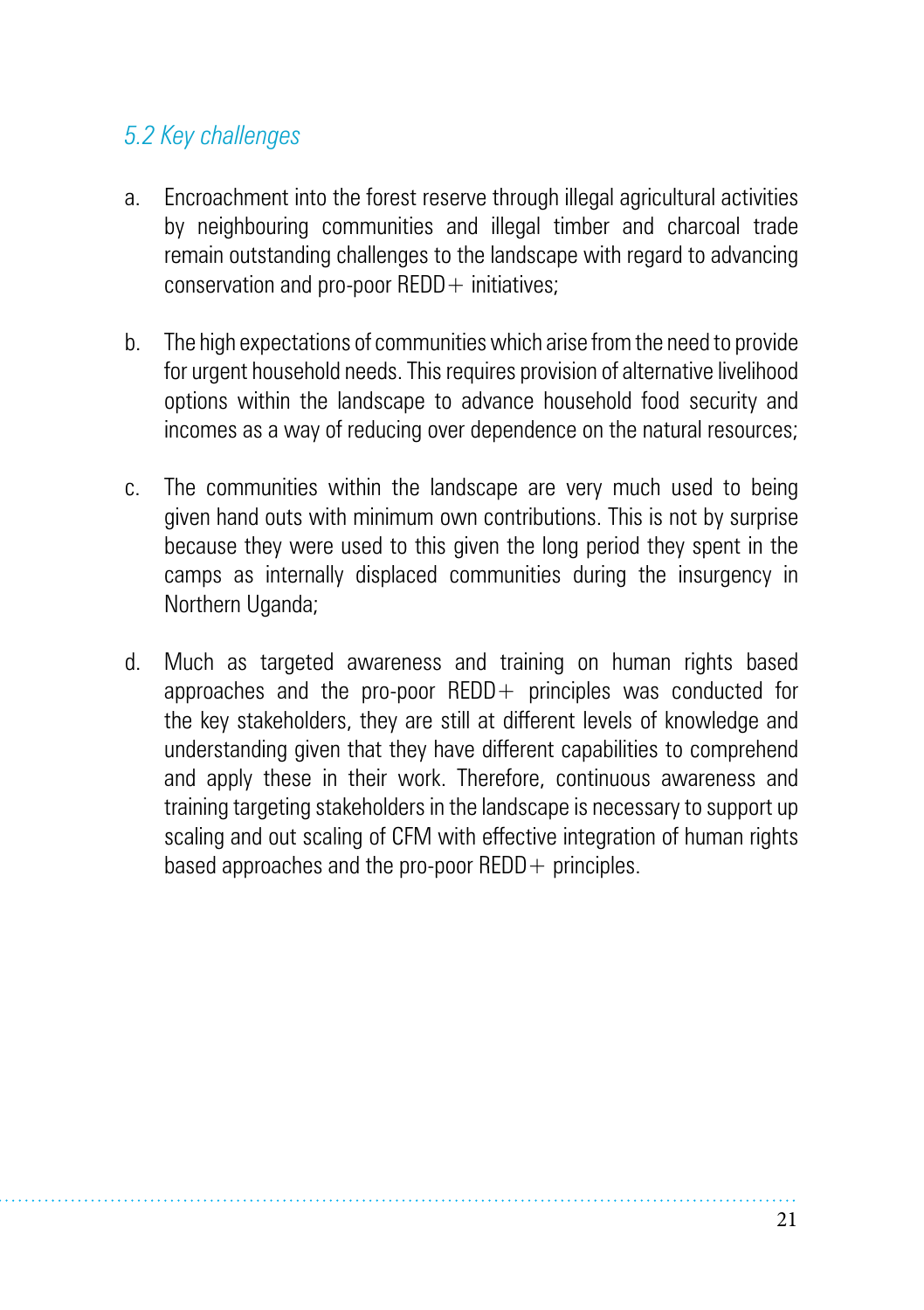# **6.0 Major conclusions**

CFM is a plausible approach for co-management of forest resources between forest adjacent communities and the responsible bodes such as NFA. However, the aspirations and intentions of both the Responsible Body and the forest adjacent communities as stipulated in the CFM plan and agreements as endorsed can only be achieved if either parties effectively fulfill their roles and responsibilities.

Pro-poor and HRB Approaches are cost effective and promote the sustainability of the interventions since key stakeholder's participation will lead to benefits continuing to accrue beyond the project life-span, e.g. Local income from nature based enterprises (bee hives and nursery bed). This is largely because they tap into community participation and ownership which in turn reduces cost burden for the project interventions such as labor. Additionally, HRBA is able to support communities in steering their own development agenda for both current and future needs of the beneficiaries. For example, tree planting which leads to reduced future cost on fuel-wood, timber, and poles if promoted alongside CFM will help communities appreciate the immediate and long term values of these resources.

**Notable** is that, there has been enhanced visibility and awareness for the Agoro Agu platform and CFM group initiatives at the Sub County, district and at national level which gives the community higher chances to benefit from nature conservation and other livelihood projects being implemented at district and sub county levels.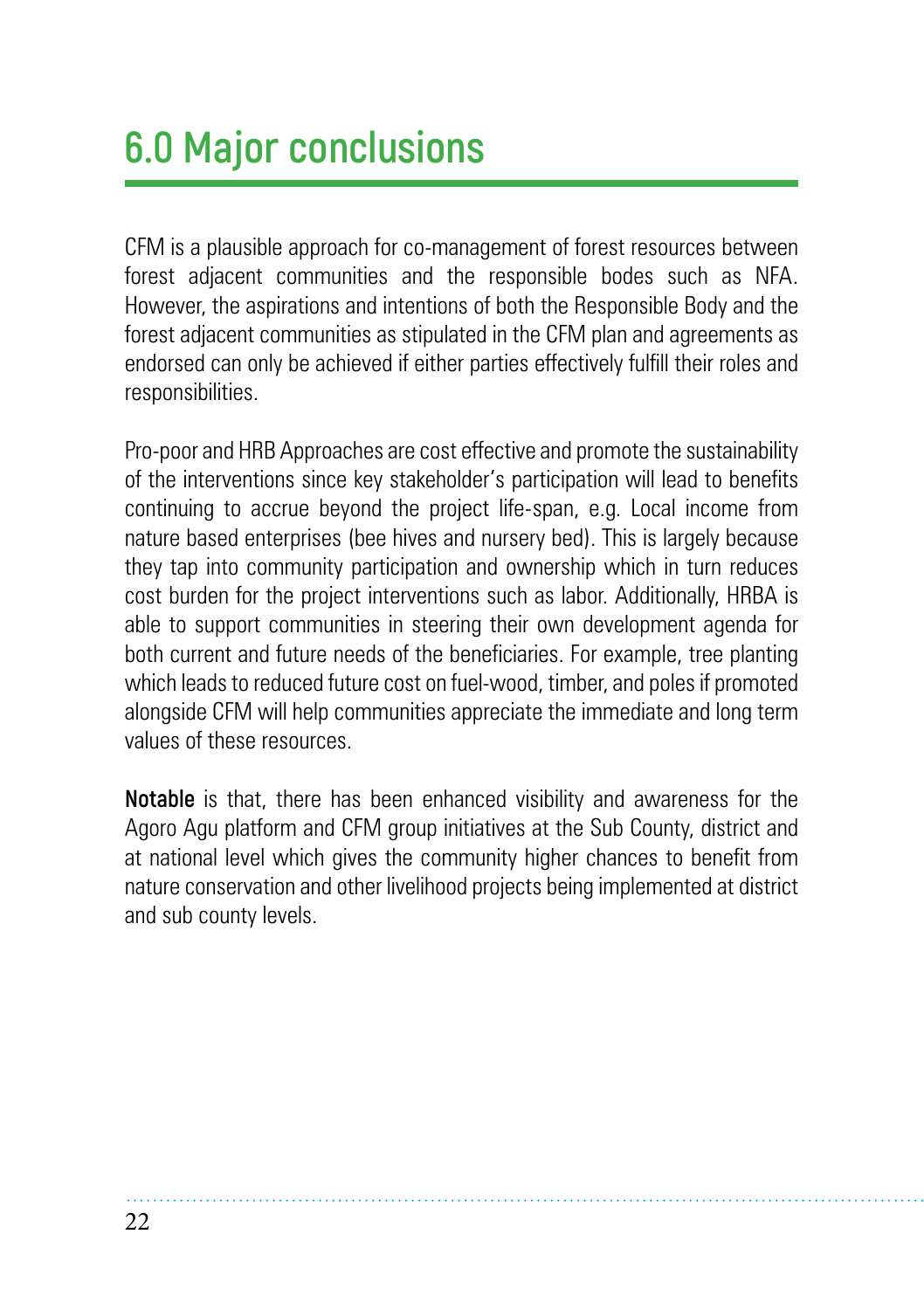## **7.0 Key recommendations for policy and practice change to advance CFM using the HBRA and pro-poor REDD+ principles**

The following key recommendations are suggested to inform policy and practice change to contribute towards conservation & sustainable management of natural resources within Agoro-Agu forest landscape while delivering livelihood benefits to the communities:

- *a. The duty bearers, particularly the NFA, Lamwo District Local Government, Civil Society Organizations and the Agoro-Agu forest land scape platform members and Development Partners* should consider supporting the establishment of alternative livelihood enterprises (such as the apiary, tree Nursery, agroforestry) among forest adjacent communities intending to engage in co-management of gazetted forests through the CFM arrangements. This is necessary and should be done in the early stages of the CFM process, so as to motivate and sustain community interest in CFM process. Capacity building for the CFM groups to sustainably manage the livelihood enterprises should be part and parcel of this support.
- *b. The other duty bearers especially the Lamwo District Local Government, Civil Society Organizations, and the Agoro-Agu forest land scape platform members and Development Partners* should support NFA and the CFM groups in the implementation and monitoring of the signed CFM plans and agreements. For instance, Lamwo District Local Government should integrate the CFM plans in the rolling district development plan so that funds can be allocated for implementation of the earmarked activities. Besides, the other departments within the Local Government (such as health, sanitation, production, education and infrastructure) should be brought on board to deliver on the other community needs beyond forest and natural resources management.

On the other hand, *the Civil Society Organizations and the Agoro-Agu forest land scape platform members* should incorporate the CFM plans into their strategic development plans and annual work plans so that activities earmarked in the CFM plans are implemented.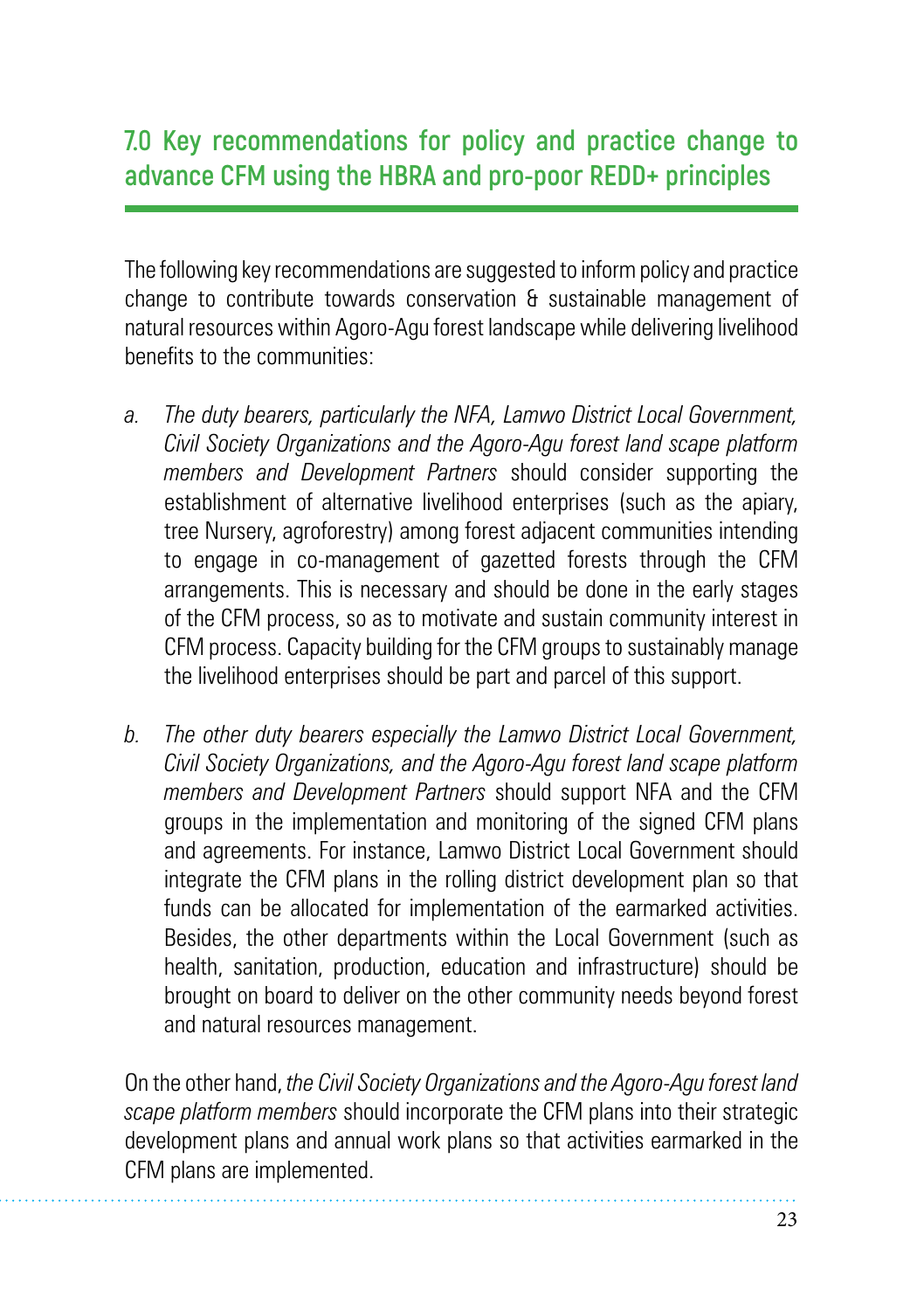- c. The CFM plans and agreements should be monitored on a regular basis to assess the performance and achievements against the set goals and aspirations. The process should involve all the *key stakeholders in the Agoro-Agu Forest landscape as spearheaded by an Independent Institution such as the Forest Sector Support Department.*
- d. The *Pro-Poor REDD+ and Human Rights-Based approaches and principles should be adapted and integrated in the on-going policy preparation and reviews, implementation and Development Plans at the local and national levels* as working approaches and principles by all development players within the landscape. This requires continuous targeted awareness and training targeting stakeholders within the landscape. Thus, it is through application of these approaches and principles that the concerns of the poor and vulnerable groups such as women and youth will be addressed in all stages of program development and implementation within the landscape.
- e. The duty bearers, *particularly the NFA, Lamwo District Local Government and Civil Society Organizations and Development Partners* should support investments for up scaling of development of CFM plans and agreements targeting other interested forest adjacent communities within the Agoro-Agu forest landscape. The Lamwo district Local Government should reach out to other civil society organisations and development partners to scale up CFM for others Central and local Forest Reserves, as a way of slowing down the on-going forest degradation and deforestation.
- f. The linkages of *Agoro-Agu forest landscape platform with national networks on environment and natural resources including the Uganda Forest Working Group and the Environment and Natural Resources CSOs (ENR-CSO)3 Network* should be maintained and strengthened to ensure that the issues and concerns in Agoro-Agu forest landscape are presented, discussed and addressed in the policy making and decision making spaces at the local and national levels.

<sup>3</sup> *The ENR-CSO Network in Uganda was founded in 2009 as a loose network with a diverse membership of CSOs in environment and natural resources operating at national and sub-national levels. Since then the Secretariat of the ENR-CSO Network is hosted at Environmental Alert.*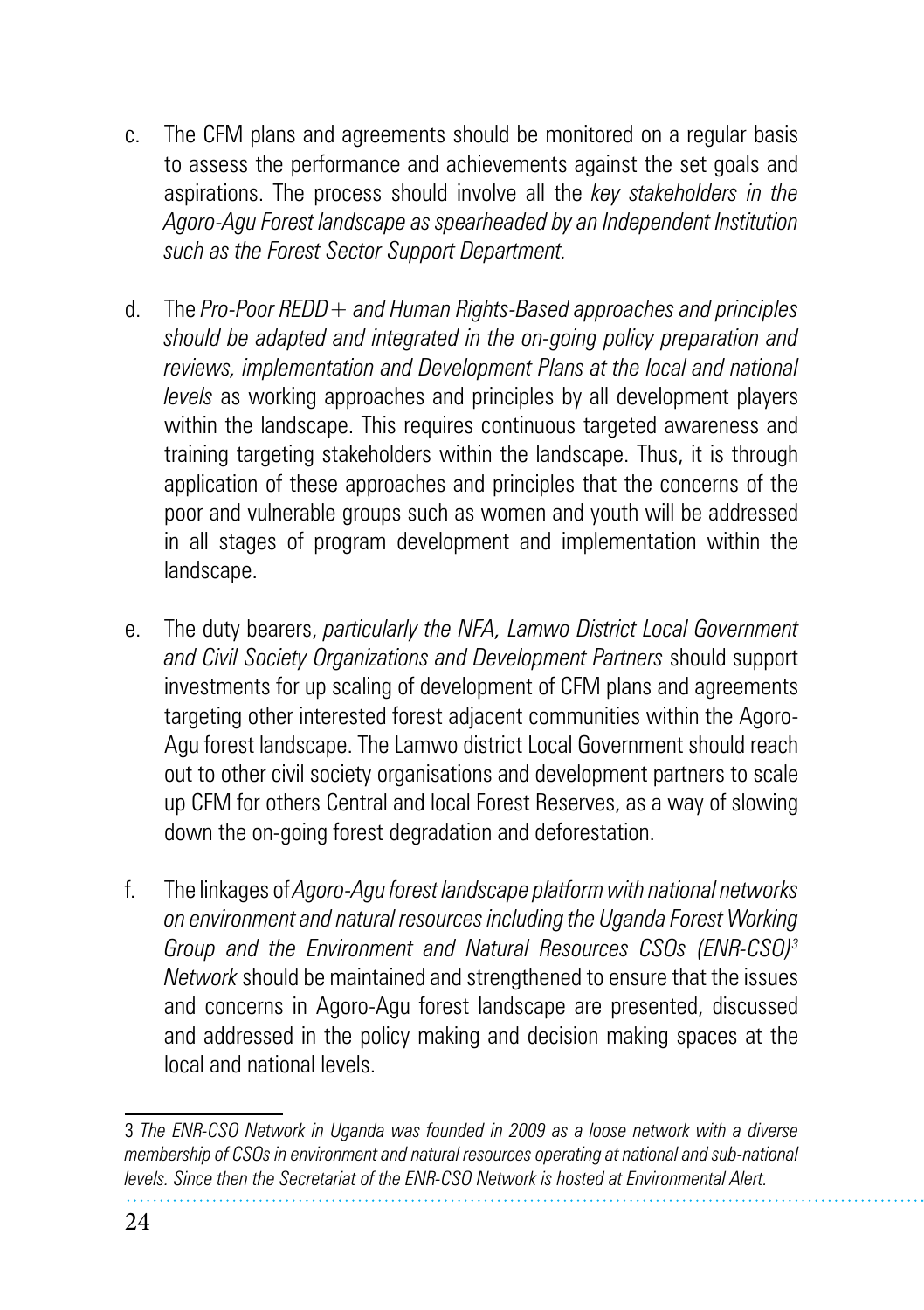# **8.0 References**

- Ariani, (2017). Report on resource mapping for 2 CFM groups in Lalak and Agoro-Agu central forest reserves in Lamwo district. National Forestry Authority, Kampala.
- Carter and Gronow, (2005). Recent experience in Collaborative Forest management. A review paper. CIFOR Ocassional paper no. 43. Center for International Forestry Research, Jakarta. http://www.rightsandresources.org/wp-content/exportedpdf/ recentexperienceincollaborativeforestmanagement.pdf
- Chao, S. (2012). Forest peoples: numbers across the world: Forest Peoples Programme. http://www.forestpeoples.org/sites/fpp/files/publication/2012/05/

forest-peoples-numbers-across-world-final\_0.pdf

- ENR-CSO Network, (2016). Civil Society's Manifesto for general elections 2016. C/o Environmental Alert, Kampala. http://ufwg.envalert.org/ wp-content/uploads/2015/11/CSO-Forest-Manifesto-for-2016- General-Elections.pdf
- Environmental Alert, (2017). Report for signing of the 2 agreements involving the representatives of the 2 forest adjacent communities and the NFA as witnessed by the key stakeholders in the Agoro-Agu forest landscape. Environmental Alert, Kampala.
- IUCN, (2014a). The International Union for Conservation of Nature. The Pro-Poor REDD + approach. 7 principles to guide. Gland.
- IUCN, (2014b). The International Union for Conservation of Nature. Towards pro-poor REDD  $+$ : Phase II: Promoting pro-poor REDD  $+$  principles and rights based approaches, to strengthen the conservation, governance and sustainable management of landscapes. Approved project document, Kampala.
- IUCN, (2015). The International Union for Conservation of Nature. Socioeconomic baseline report for Agoro-Agu forest landscape. Kampala.
- DANIDA, (2013). Ministry of Foreign Affair Denmark, 2013. A human rights based approach to Denmark's development cooperation. Guidance and inspiration for policy dialogue and programing.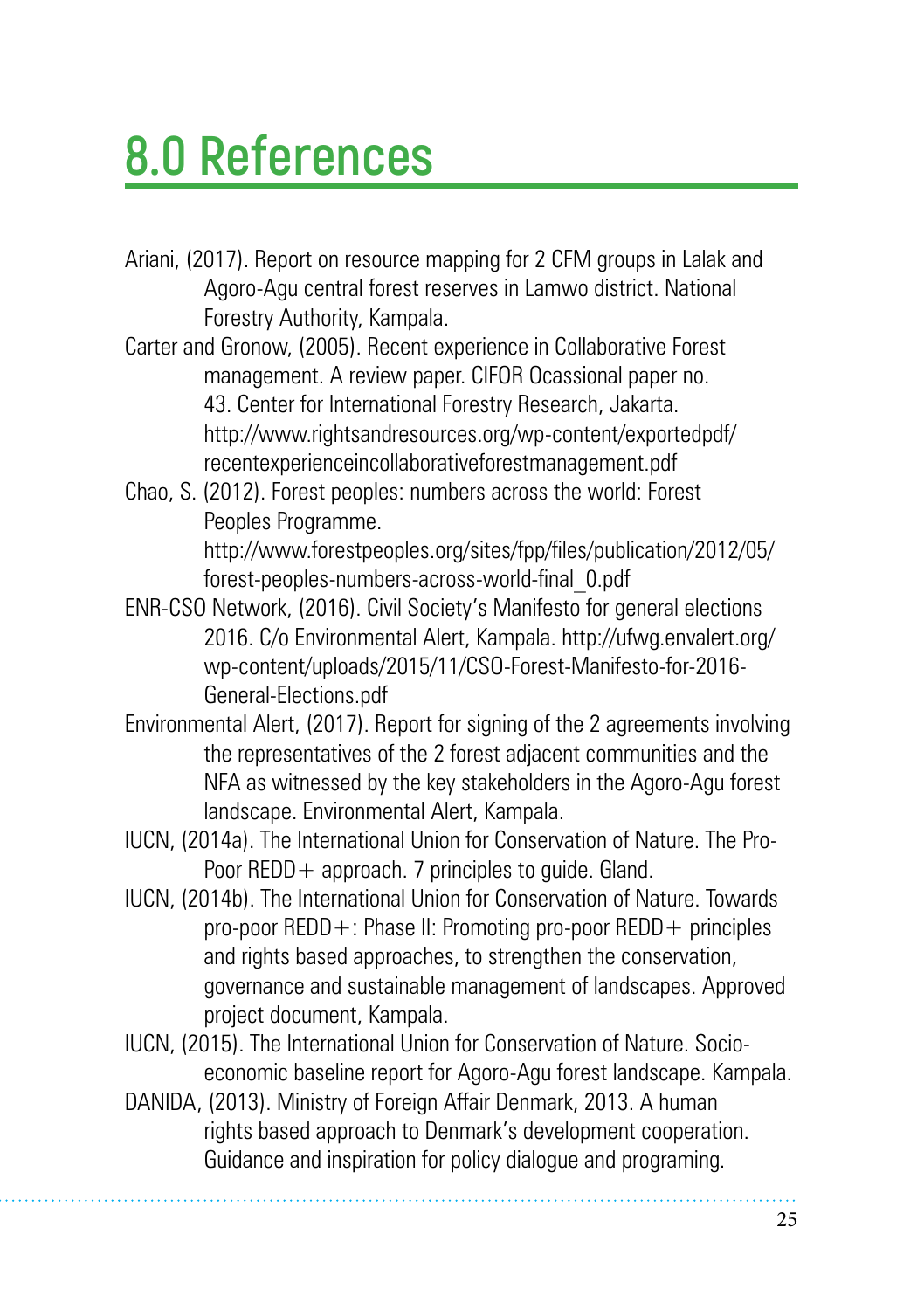Ministry of Water, Lands and Environment, (2003). Guideline for implementing collaborative forest management in Uganda. Kampala.

- Ministry of Water and Environment, (2016). The State of Uganda's Forests, 2016. Kampala. http://www.mwe.go.ug/sites/default/files/State %20of%20Uganda%27s%20Forestry-2015.pdf
- Mugenyi, (2017). Participatory situation analysis report. Proceedings from PSA meetings for Katum and Mar-yen CFM Groups in the Agoro-Agu Landscape, Lamwo District. National Forestry Authority, Kampala.
- Mugenyi, (2017). Report on negotiating the CFM management plan and agreement for Mar-yen and Katum groups in Agoro-Agu and Lalak central forest reserves. National Forestry Authority, Kampala.
- The National Forestry and Tree Planting Act, (2003). Entebbe Government Printer, Entebbe.
- UNHR, (2017). United Nations Human Rights. Office of the United Nations High Commissioner for Human Rights. Geneva. http://www.ohchr. org/EN/Issues/Pages/WhatareHumanRights.aspx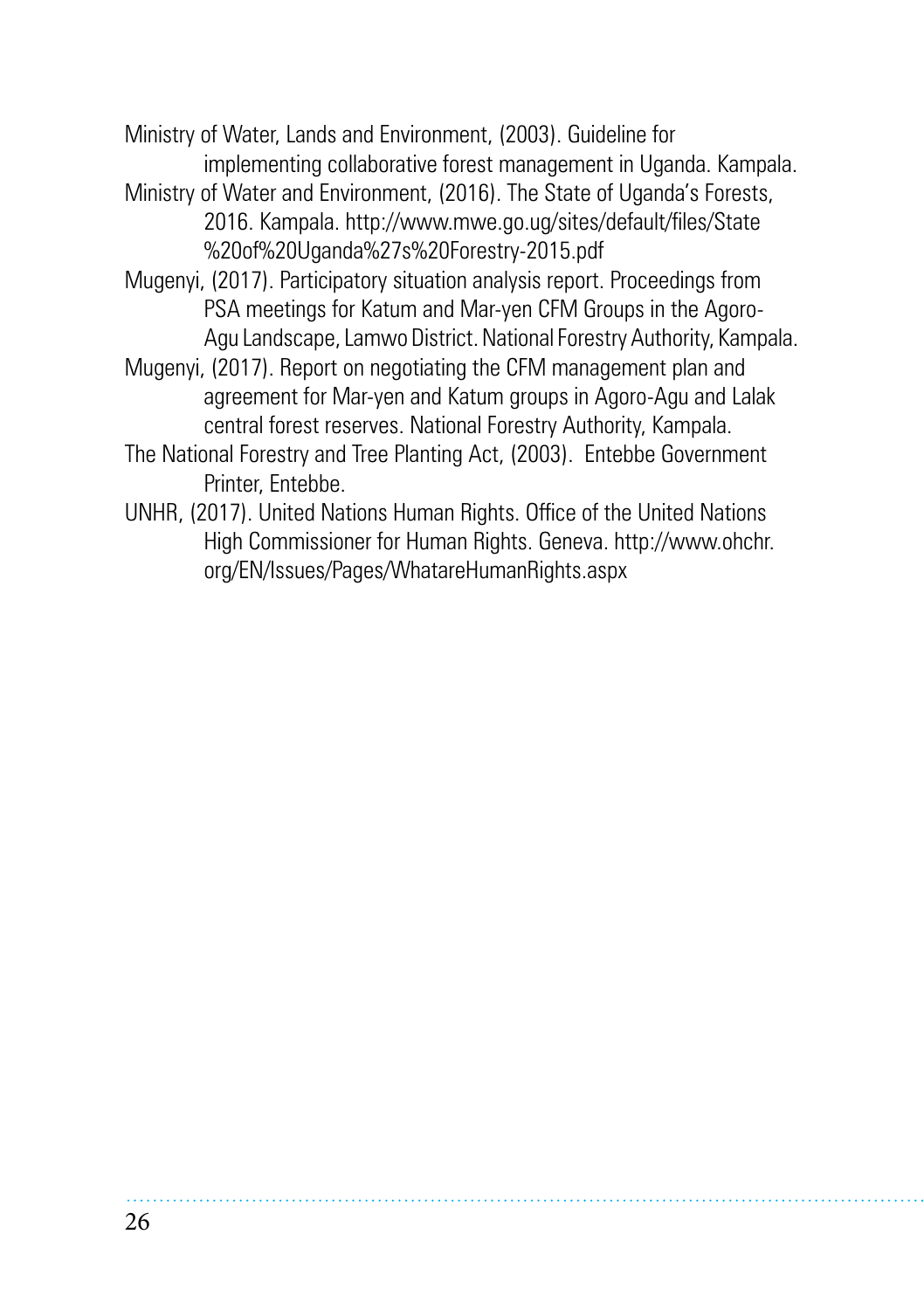### **Box 7.** About Environmental Alert

Environmental Alert (EA) was founded in **1988** and has developed and transitioned into a National Non-Governmental organization contributing to an enabling policy environment for sustainable agriculture and sound environment and natural resources management at community, local, national and international levels. EA is officially registered with the NGO Board as a Ugandan non-governmental organization (NGO), incorporated as a company limited by guarantee. EA is governed by an Independent Board that is responsible for providing strategic oversight of the organization including ensuring its integrity as a voluntary service organization.

### EA is a **1st prize winner of the Energy globe award for environmental sustainability-2005 under the category, earth.**

EA is a member of the International Union for Conservation of Nature (IUCN) and a Member of The IUCN National Committee for Uganda.

EA envisions, 'Resilient and dignified communities, managing their environment and natural resources sustainably.'

**EA's mission is to,** 'Contribute to improved livelihoods of vulnerable communities by enhancing agricultural productivity and sustainable natural resources management'

#### **Program and institutional Components:**

- 1. Environment and Natural resources management;
- 2. Food security and Nutrition;<br>3 Water Sanitation and Hygie
- Water, Sanitation and Hygiene;
- 4. Finance and Administration;
- 5. Resource mobilization and Investment.

### **Scale of Implementation:**

EA operates in selected districts for generation of evidence to inform policy engagements on agriculture, environment and natural resources at National and International levels. Currently EA's operations are in 20 districts across the country. EA undertakes area wide targeted awareness on selected issues in agriculture, environment and natural resources engagements

### **EA is a Secretariat for following networks:**

- a) The Network for Civil Society Organizations in Environment & Natural Resources Sector (ENR-CSO Network) - http://enr-cso.org/;
- b) Uganda Forestry Working Group http://ufwg.envalert.org/;
- c) The Standards Development Group (for promotion of Sustainable Forest Management
- in Uganda); and
- d) Promoting Local Innovation in ecologically oriented agriculture and natural resources management (PROLINNOVA-Uganda Network) - http://www.prolinnova. net/uganda.

Further information about Environmental Alert is available at: http://envalert.org/